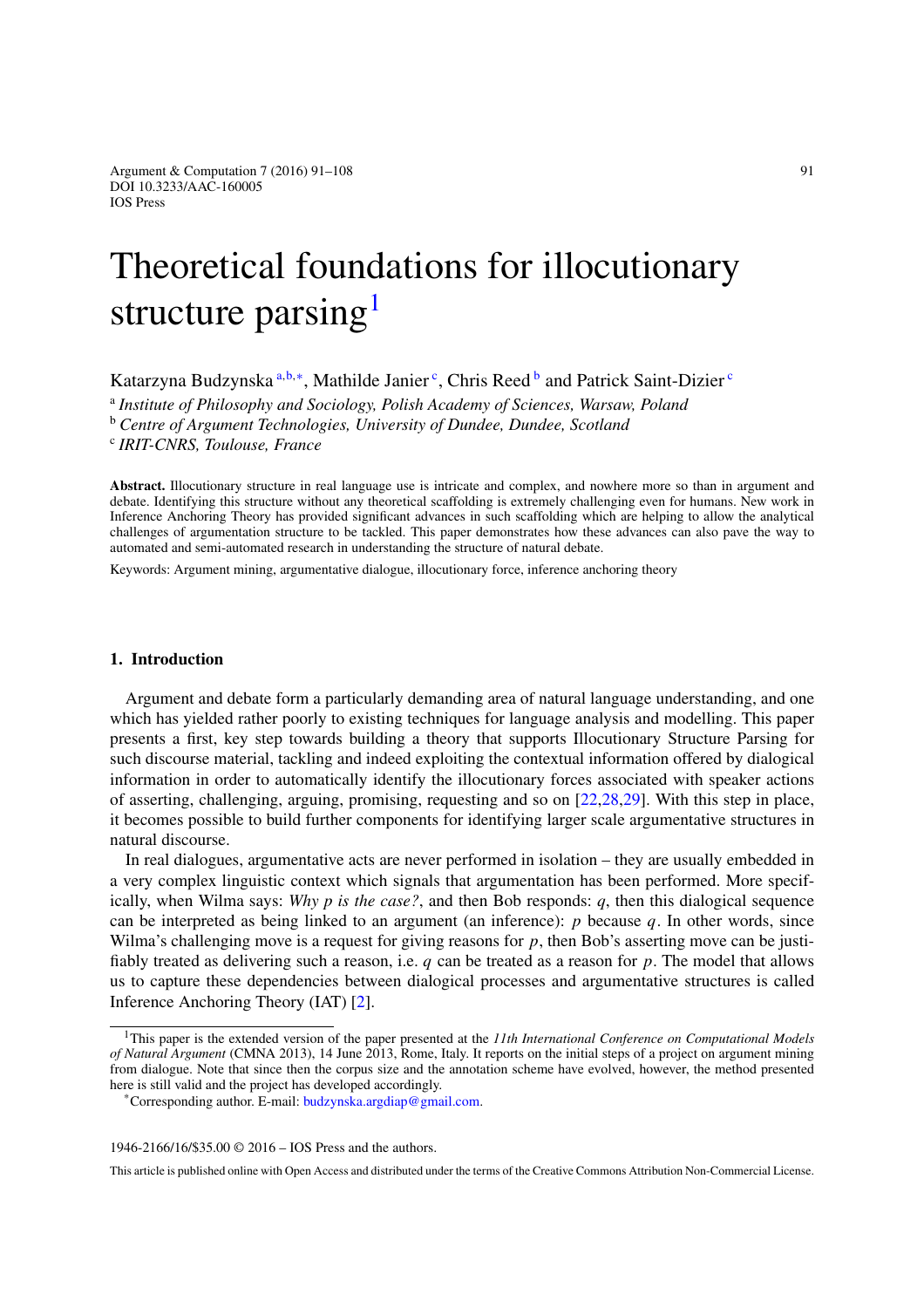In this paper, we focus on the most basic types of illocutionary acts specific for dialogical contexts: assertions, questions, challenges, concessions and (dis-)affirmations. Using a corpus of dialogue transcripts from the BBC Radio 4 *Moral Maze* programme, we provide their specification and then show their linguistic modelling and implementation, including preliminary experimental work in which a dialogue is decomposed into text units and associated with the distinguished dialogical acts.

The paper is structured as follows. Section [2](#page-1-0) presents the challenges for building a reliable foundation for illocutionary structure parsing, introduces Inference Anchoring Theory and discusses some related work. Section [3](#page-6-0) presents the corpus analysis, in particular delivers a taxonomy of the illocutionary structures typical for the Moral Maze type of dialogue, briefly describes our corpus used for linguistic analysis of illocutionary structures, and shows how they can be modelled within theoretical framework of IAT. Finally, in Section [4](#page-11-0) we describe the linguistic modelling and the implementation for the identification of dialogue text units and distinguished illocutionary structures.

# <span id="page-1-0"></span>**2. Identification of arguments in dialogue**

Argument mining (also called argumentation mining; see e.g. [\[21](#page-16-4)[,23](#page-16-5)]) aims at the development of methods and techniques for the automatic identification and extraction of argument structures from texts in natural language. Recently, this area of computational linguistics has become increasingly popular, even though it remains extremely challenging.

In this paper, we show the first step, illocutionary structure parsing, of a method for mining dialogical arguments which uses the theoretical framework of Inference Anchoring Theory (IAT) [\[2](#page-16-3)]. We claim that the dialogical context provides additional information about arguments performed during the dialogue which can facilitate the automation of the process of argument identification. More specifically, the type of dialogue game provides information about the type of moves and interactions legal in a given type of game, and as a result, about the types of argument structures which these moves and interactions create (see Section [2.1\)](#page-1-1). The technique of illocutionary structure parsing needs to start with the manual (corpus) analysis of types of illocutionary structure which participants of a specific type of dialogue (in our case in the debate of the *Moral Maze* programme) are typically using (see Section [2.2\)](#page-3-0). Finally, in this section we discuss some related work in more detail (Section [2.3\)](#page-4-0).

# <span id="page-1-1"></span>*2.1. Anchoring arguments in dialogue*

Inference Anchoring Theory (IAT) [\[2\]](#page-16-3) provides us with a framework for connecting dialogical structures with argument structures which can facilitate mining dialogical arguments. We will first sketch the general idea of IAT on a simplified example:<sup>2</sup>

- (1) a. Bob: *p is the case*.
	- b. Wilma: *Why p?*
	- c. Bob: *q*.

In IAT, different relations between propositions distinguished by logic and argumentation theory can be expressed. For example, (1) contains a reasoning structure consisting of a conclusion  $q$ , a premise

<span id="page-1-2"></span> $2$ This is only a simple example illustrating how IAT explains the relation between argument structures and dialogue structures. Since this paper focuses only on the first step of the identification of dialogical arguments – i.e. illocutionary structure parsing, we do not describe other argument structures related to e.g. conflict or rephrase (see e.g. [\[4](#page-16-6)] for more details).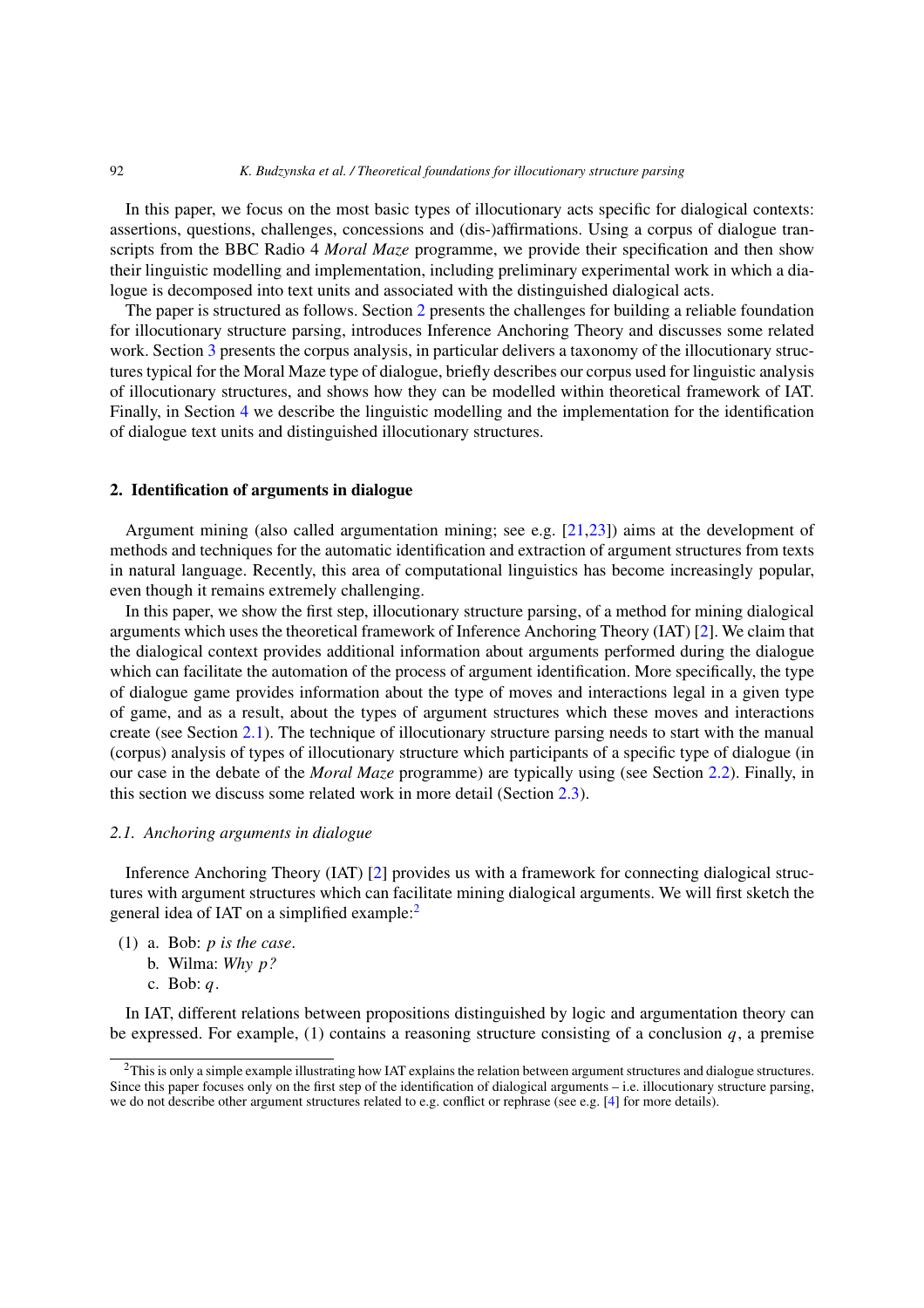

<span id="page-2-0"></span>Fig. 1. Interaction between argument and dialogue.

*p*, and a relation between *p* and *q* called a rule application. This relation may correspond to some logical rule like *modus ponens* or some presumptive argumentation scheme such as argument from consequences [\[32\]](#page-17-0) (for the purposes of the example, it is marked simply as a numbered instance of an application of some rule). Propositions may also be connected through other types of relations such as conflict, when, for example, one is the negation or some opposition of another. Conflict corresponds to the relation of attack studied extensively in abstract argumentation framework [\[7](#page-16-7)].

At the same time, (1) contains dialogical structure composing three utterances whose performance is governed by dialogue rules which express how sequences of utterances can be composed (these compositional steps are called transitions in IAT). For example, the dialogue rules permitted Wilma to perform (1-b) (i.e., to ask Bob for grounds for believing *p*), by virtue of the fact that at the previous move (1-a) Bob committed himself to *p* (see *transition instance* #*1* in Fig. [1\)](#page-2-0). In other words, the disputants followed a dialogical rule stipulating that challenging is allowed after asserting. Such a normative view of dialogue structure is quite common – in philosophy, authors such as Mackenzie [\[16\]](#page-16-8) have explored dialogue rationality in these terms in a thread of work rooted in Wittgenstein, whilst in linguistics, approaches founded upon discourse analysis such as Dialogue Macrogame Theory [\[17](#page-16-9)] and the HCRC dialogue coding scheme [\[5\]](#page-16-10) aim to account for dialogue coherence.

Characterising the application of dialogue rules specifically as transitions between locutions is rather more unusual, but is a central part of IAT, because these transitions can act as "anchors". Logical structures, like propositions, are thus "anchored" in dialogical structures via *illocutionary connections* related to different illocutionary forces [\[22](#page-16-0)[,28](#page-16-1)[,29\]](#page-16-2). The illocutionary force of an utterance can be of a number of types (asserting, challenging, etc.). What type of force should be associated with a given speech act is dependent on the act's constitutive rules. For example, in order for the connection to be reconstructed as having an asserting force, the utterance has to be a felicitous assertion. In Searle's model, it means that it has to satisfy, e.g., the constitutive rule of sincerity, i.e. the speaker has to believe that the proposition he utters is true.

In IAT, the dialogical acts (e.g. "Bob said, *p*") are linked to their propositional contents (*p*), by illocutionary connections (*asserting instance* #*1*). Some of the illocutionary structures, such as arguing (see *arguing instance* #*1*), are anchored in transitions (*transition instance* #*2* in this case). The idea is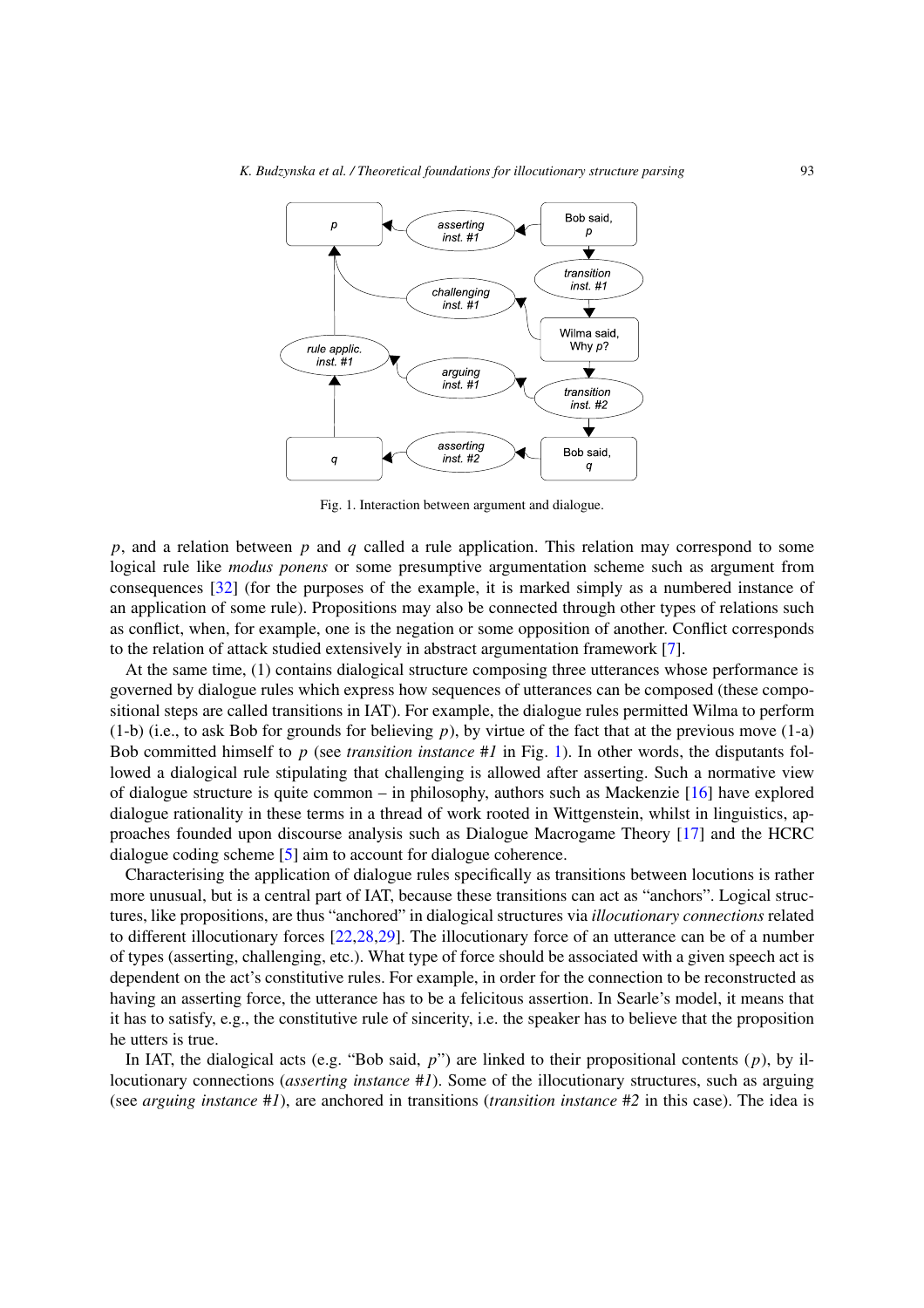that for reconstructing the asserting force of  $(1-c)$ , it is sufficient to inspect the linguistic surface of what has been said in (1-c). Thus, the asserting connection is anchored in the locution (1-c). This, however, does not allow us to identify that Bob was also arguing – if I entered the room exactly in the moment of him performing (1-c), I can only assume that Bob asserted *q*. In order to recognise that he also argued *p* because *q*, I would have to know that (1-c) was the response to (1-b). Thus, the arguing connection is anchored in the transition (relation between locutions (1-b) and (1-c)).

Inference Anchoring Theory provides a framework for mining dialogical arguments. In this simplified case, if a software tool is able to automatically recognise that in (1-b) Wilma performed challenging *p* and in (1-c) Bob performed asserting *q* (this is the step of illocutionary structure parsing); and we identified what this sequence typically anchors in a given type of dialogue (in this example a sequence of challenging followed by asserting anchored arguing; such rules are called transition schemes in IAT); then the tool will be able to automatically identify that an argument:  $p$  because  $q$ , was performed. In natural communication, people use more complex transition schemes which are dependent on the type of interaction they are engaged (the dialogue between friends, in the court, in science and so on). The example of transition schemes elaborated for the *Moral Maze* type of dialogue is presented in Section [3.3.](#page-9-0)

This approach offers a significantly more fine-grained account of the context of a dialogue in which a logical inference is established, than is available in, for example, Segmented Discourse Representation Theory, SDRT [\[1\]](#page-16-11), whilst offering an illocutionary account of structure rather than a rhetorical account – although illocutionary approaches have been criticised by some authors [\[22](#page-16-0)], they provide a much better account of argument and debate [\[24\]](#page-16-12): what we are after, therefore, by analogy to work on rhetorical structure parsing [\[19](#page-16-13)[,20](#page-16-14)] is a mechanism for *illocutionary structure parsing*.

# <span id="page-3-0"></span>*2.2. Illocutionary structure in dialogical context*

One of the challenges of illocutionary structure parsing for the IAT method is the analysis and the manual identification of types of illocutions used in a given dialogue game. The *Moral Maze* programme can be described as an agreement-seeking type of dialogue where participants start with the difference of opinion and look for reaching an agreement during the course of the programme. Consider an example in which two people discuss whether the British Empire behaved in an uncivilised way during a war in Kenya in the 1950s:

- (2) a. Lawrence James: *It was a ghastly aberration*.
	- b. Clifford Longley: *Or was it in fact typical? Was it the product of a policy that was unsustainable (. . . )?*

Intuitively, what Longley claims in (2-b) is that uncivilised behaviour was typical for the Empire, and he supports this claim with a premise that such a behaviour was the product of an unsustainable policy. On the linguistic surface, however, we do have neither conclusion nor premise asserted explicitly *qua* assertions: instead, the act (2-b) is cast as a series of questions. So the problem can be phrased as: how to represent the dialogical acts that typically accompany argumentation in types of dialogues as our corpus, including such contexts in which argumentation is (at least partly) formulated as interrogative sentences?

According to, for example, Searle and Vanderveken's [\[29](#page-16-2)] model, the utterances in (2-b) could be represented as having questioning force. But this would not allow us to express the relation of support between the propositional contents of those utterances, because pure questions do not (by definition as not belonging to assertive acts) convey opinions. One could claim that the utterances have in fact an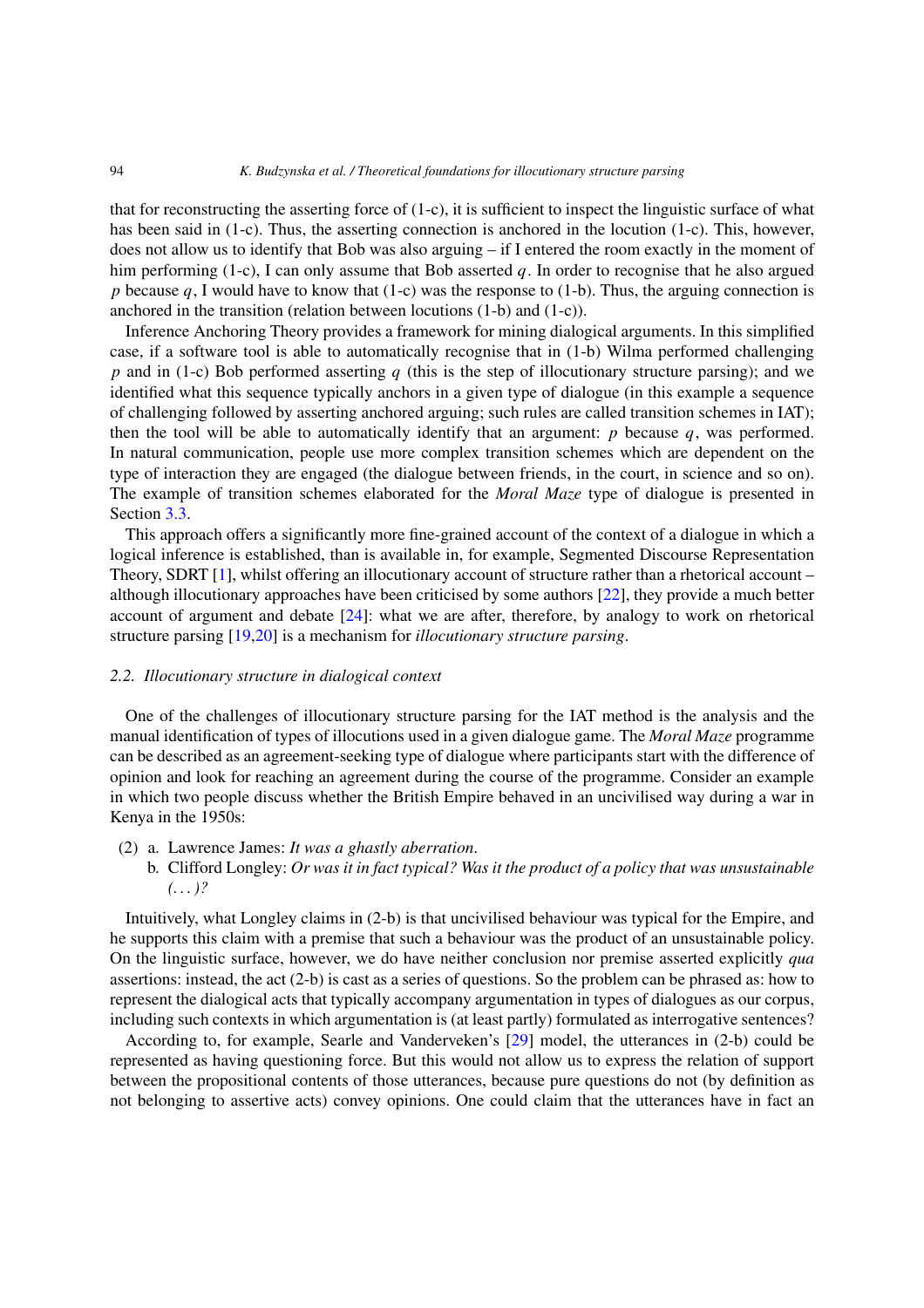(indirect) assertive force, for the interrogative form of question is here only the superficial grammatical surface[.3](#page-4-1) But then we face another problem: why the participants of the *Moral Maze* programme so often convey their opinions using the interrogative form instead of the straightforward indicative form? Should we ignore this dialogical manoeuvring by interpreting these questions simply as assertions? We claim that using interrogative rather than indicative form to convey one's opinion influences the dynamics of argumentative interaction during the dialogue and therefore should not be ignored: (1) the speaker has a weaker burden of proof, i.e. he can more easily withdraw when challenged, instead of being obliged to defend his standpoint: "*I didn't claim it, I was only asking*"; (2) it is also easier to seek an agreement with the other party which is the main goal of this type of dialogues, i.e., the speaker not only conveys his beliefs, but also, by using the interrogative form, expresses the desire of knowing whether the other party believes the same, and as a result – agrees with him.

The annotation scheme used in switchboard dialog act corpus, SwDA [\[30](#page-17-1)], in contrast, introduces a category of rhetorical questions, e.g. "*Who would steal a newspaper?*", which are grammatically formed as questions but are used to convey opinions. Yet they have *only* assertive force, because (by definition) they do not invite the hearer's response. As a result, they cannot fulfil the agreement-seeking function, since if the hearer is not allowed to respond, he cannot express whether he agrees or disagrees with the propositional content of the (rhetorical) question. In particular, if we understood (2-b) as a series of two rhetorical questions, then James would not be invited to respond and express his agreement or disagreement with the thesis that the British behaviour was the product of an unsustainable policy (while in fact in the next move James disagrees by saying: "*It is the product of a policy conceived in – by the Cabinet, in the context of the Cold War, when (. . . ) the British Government is in a near state of funk about what will happen in their Empire*").

What we need is to be able to identify the assertive intentions behind such questions. Only then can we assemble the parts of the argument and attempt to model their composition into large structures. As far as we are aware, there is no model which would allow the representation of such double (asserting and questioning) function of utterances. Thus, as a general goal we need to identify what types of text units (unitary illocutionary structures) are characteristic for our corpus and then develop a comprehensive list of these types.

# <span id="page-4-0"></span>*2.3. Related work*

In the literature, there are several models (annotation schemes) that are useful for describing various dialogue, argument and illocutionary structures. These approaches can be divided into two subclasses:

- 1. *unit-based annotation schemes*, such as speech act theory (cf. [\[28](#page-16-1)[,29\]](#page-16-2)) and the Switchboard Dialog Act model, SwDA [\[30](#page-17-1)], which focus on types of individual text components, such as, e.g., a text unit being of type assertion;
- 2. *relation-based annotation schemes*, such as Rhetorical Structure Theory, RST [\[18](#page-16-15)] and Segmented Discourse Representation Theory, SDRT [\[1](#page-16-11)], which concentrate on types of relations between components, such as, e.g., the explanatory relation holding between two text units.

Understanding the ways in which dialogical action can establish arguments and inferences stands at the intersection of many disciplines including (at least), discourse analysis, pragmatics and semantics.

<span id="page-4-1"></span><sup>3</sup>In this model, the exact representation of (2-b) would be: *argue(Uncivilised behaviour was typical for the Empire)*; *assert(Such a behaviour was the product of an unsustainable policy)*.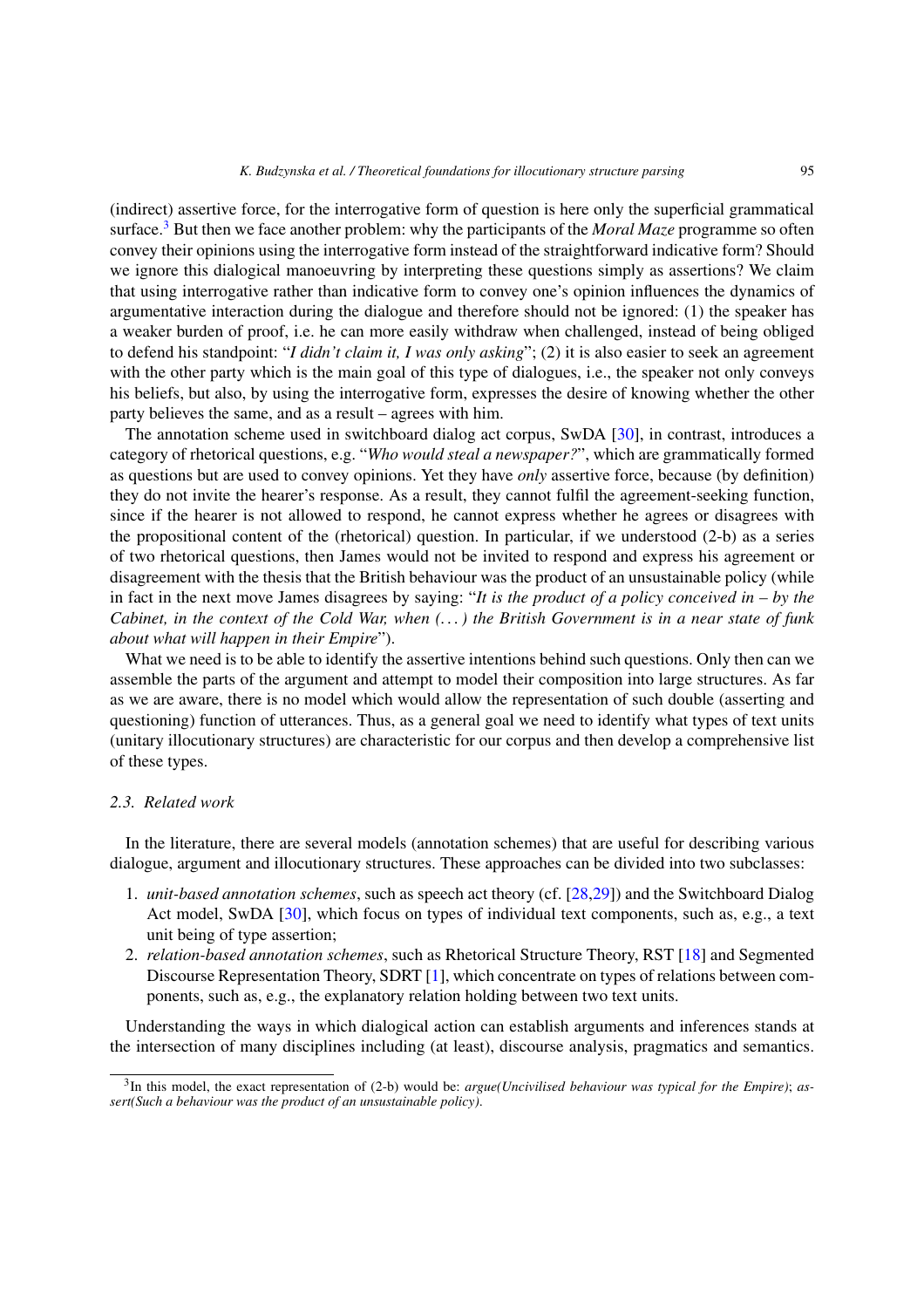# 96 *K. Budzynska et al. / Theoretical foundations for illocutionary structure parsing*

IAT is constructed to benefit from insights in all of these fields, whilst focusing, quite narrowly, on argumentation as a type (or rather, set of types) of discourse. In discourse analysis, Rhetorical Structure Theory has been enormously influential in facilitating computational models of discourse structure. It postulates a number of discourse relations that can account for the overall structure of any kind of text (a logical analysis of RST is given in [\[8](#page-16-16)]). Within our framework, RST can be used to represent the structure of arguments (a conclusion being a nucleus and a support its satellite), and, to a larger extent, to represent the structure of explanations, clarifications, reformulations, elaborations, illustrations, conditionals, causes, etc. From that point of view, RST offers a useful means to represent the linguistic structure of a dialogue. RST does not (not even in its dialogical extensions), however, capture inferential patterns, which lie at the very heart of IAT. It is insufficient for handling fine-grained argument structures for at least two reasons [\[23](#page-16-5)[,24](#page-16-12)]: first, many argumentative relations seem to be quite orthogonal to rhetorical relations – whether two sentences are related through Elaboration or Justification says little or nothing about whether they form a part of a *modus ponens* or *modus tollens*, or a part of linked or convergent argument structure; and second, argument structure is often missed entirely by rhetorical structure, a problem which becomes manifest in the abundance of (vapid) JOINT relations in RST analyses of many arguments.

In pragmatics, one of the most significant approaches to dialogue meaning has come from DRT and particularly a more recent derivative, Segmented Discourse Representation Theory. Where Inference Anchoring Theory focuses specifically on argumentative discourse, SDRT has much broader goals than IAT and, as a result, is less well adapted at handling the structure of inference-establishing discourse units. In particular, the way in which the rules of dialogue influence the construction of argument lie beyond SDRT's assumptions of context-independent semantics [\[2](#page-16-3)[,31\]](#page-17-2).

In semantics, Ginzburg [\[10](#page-16-17)] in particular has had a major impact on models of the meaning of dialogical actions. His KoS approach, like SDRT, is much more general than IAT, but, also like SDRT, suffers in its ability to handle argumentation as a result. Specifically, KoS does not allow the establishment of a relation between propositions (such as inference) to be the result of a pair of locutions which together establish an illocutionary force, such as arguing. Without such pairing, understanding how challengeresponse sequences establish inferences becomes difficulty.

There are also a wide range of annotation schemes used specifically for corpus analysis of different dialogical structures. Probably the most comprehensive set of annotations originates from the Switchboard Dialog Act. This set of annotations was constructed from a large set of types of dialogues and is now widely used in the dialogue community. This rich tagset offers over 200 different tags (of which 60 are basic) that account for the various forms of exchanges found in dialogues, as found, e.g., in help desks. There are, however, no specific tags that can directly account for argumentation attitudes and it does not allow for expressing different propositional or psychological attitudes, and belief expressions important from a point of view of argument recognition.

Textual entailment (TE) [\[6\]](#page-16-18) is a general approach that establishes a relation whenever the truth of a certain statement (or text fragment) follows from another statement or text fragment. The first statement is called the hypothesis. The type of inference developed in TE is quite different than those, much more specific, which are developed in Inference Anchoring Theory. IAT exploits the semantics and the dynamics of dialogical acts in order to identify inferences.

Presuppositional logic is a framework where a number of statements, called presuppositions, are generated by the preconditions that hold in particular on predicates and dialogue acts. Questions and assertions produced by the participants of a dialogue necessarily convey a number of presuppositions, be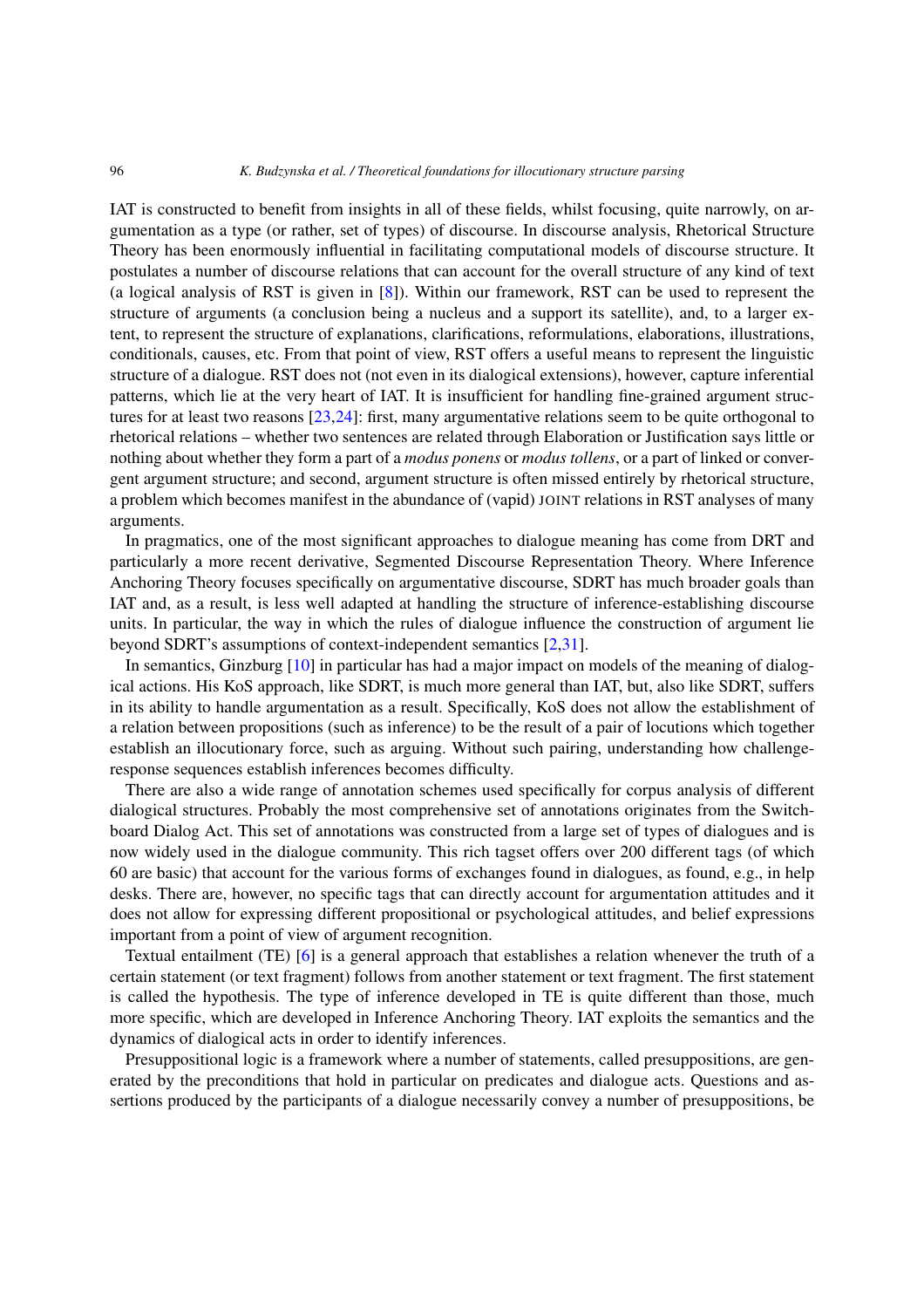they historical, cultural or practical. In a statement such as "*It was a fight for their independence*", presuppositions are e.g. that the population which is the focus of the dialogue was under the domination of another population or country and that it was not satisfied with this domination. These inferences may also be drawn to some extent by TE. Presuppositional logic involves general purpose reasoning as well as lexical inference (inferences which can be drawn from words taken in isolation) and offers a tool that can be used to draw some of the inferences introduced in the IAT model, for example to establish causal or thematic links between statements in different dialogue turns. IAT is more powerful in the sense that it includes many other forms of inferences related in particular to argumentation.

Speech Act Theory [\[22](#page-16-0)[,28](#page-16-1)[,29](#page-16-2)] considers interactions from the point of view of the intentions of the speakers (i.e. the force they give to their statements); however, it says little about whether and how, two illocutionary forces relate to each other. With IAT, illocutionary connections between locutions and propositional contents show the speaker's intentions, and illocutionary connections derived from a sequence of locutions show their argumentative functions.

To summarise, the approaches cited above all have advantages over IAT, but have had influence on its coherence for handling argumentation in particular. For example, RST annotation schemes have influenced local structural analysis in IAT; Speech Act Theory offers an account of speakers' communicative intentions that IAT renders through the analysis of illocutionary structures, etc.; SDRT reifies the relationship between an utterance and the dialogical history leading to that utterance, which is found in IAT in transition schemes. The essence of IAT therefore rests on its ability to combine linguistic, argumentation and pragmatic theories in order to deliver an analytical framework for dialogical argumentative discourse, which presents major challenges for all of the alternative approaches.

### <span id="page-6-0"></span>**3. Corpus analysis**

#### <span id="page-6-1"></span>*3.1. Annotation scheme*

We assume that the utterance  $F(p)$  is a unitary (non-relational) illocutionary structure with a propositional content  $p$  and an illocutionary force (illocution) of  $F$  (cf. [\[28](#page-16-1)]). This paper focuses on five types of unitary illocutionary structures occurring in the context of dialogical arguments in the corpus of the *Moral Maze* programme. They are associated with the forces of: asserting, questioning, challenging, conceding and (dis-)affirming.

*Asserting.* The speaker *S* uses an act of assertion to directly communicate his opinion about *p*. Asserting *p* does not assume *S* truly believes  $p - it$  is rather a public declaration of belief to which the speaker can be held.

Depending on the strength of assertive force (as [\[29\]](#page-16-2) discuss, the illocutionary point, i.e. the internal purpose of a type of illocution, can be achieved with different degrees of strength), we distinguish three subcategories: strong assertion +A, e.g. "*I certainly think people who don't work, who are unemployed, are depressed*"; standard assertion A, e.g. "*It's important to bring to justice the actual perpetrators of atrocities or war crimes*"; and weak assertion −A, e.g. "*Well, I guess for my definition, I would talk about rich countries in the West occupying countries of other people and imposing their rule on them*".

The rationale behind this distinction is to allow and enhance the identification of argumentative behaviours in dialogue. When the speaker performs a strong assertion rather than a weak one, it is more likely that he thereby generates an argument as a response to the opponent's challenge. In the case where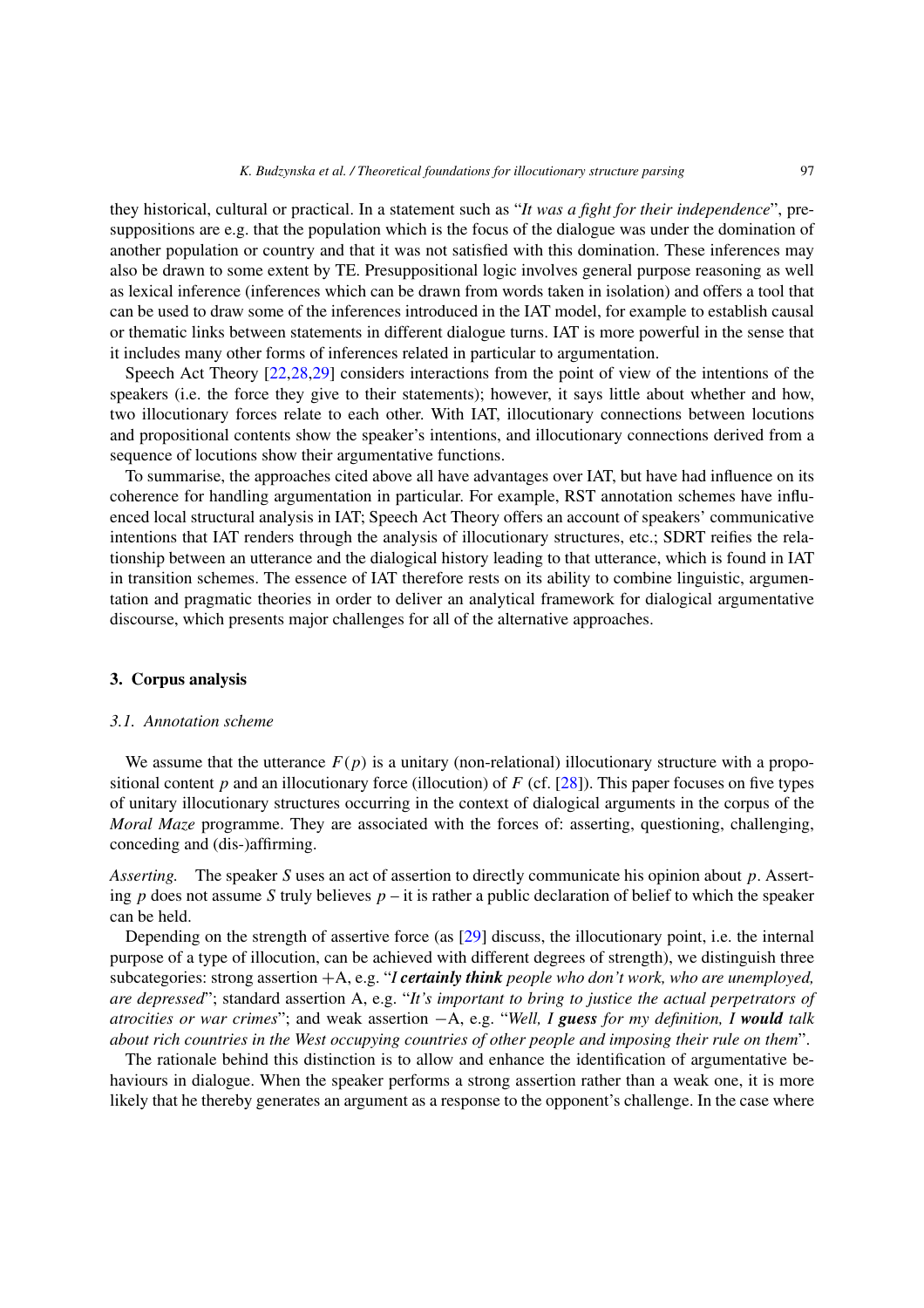there are no linguistic cues for recognising the strength of asserting force, we use the default category of standard assertion A, and no anticipation of the argumentative behaviour can be made.

For example, if Bob expresses  $p$  with strong asserting force  $+A$  in (1-a), then it is more likely that he will react as in (1-c) in response to Wilma's challenge. On the other hand, if he utters *p* with a weak assertion −A, then the dialogue could proceed differently and in (1-c), Bob could retract his commitment to *p* rather than argue that *p* because *q*.

Asserting force can be applied to three types of propositional contents: a strong content  $A+$ ; a weak content A−; and a "neutral" content A. Strong propositional content A+ is identified when the speaker explicitly expresses some type of necessity of the truth of propositional content, e.g. "*(. . . ) for sure, there should be no statute of limitations in prosecuting them*"; and weak content A−, when he expresses only the possibility of the content being true, e.g. "*There might be a right to compensation in this case*". Again, the neutral content is the default subcategory, when there is no cue to associate a strong or weak type of content.

As a result, different combinations of the strengths of assertive illocution are possible, e.g. the weak assertion of a weak propositional content −A− as in: "*We reckon that something like 100 billion pounds has been transferred from savers to borrowers*". In case it is ambiguous whether a linguistic cue refers to a type of illocutionary force or a propositional content like in: "*(. . . ) certainly all debt is not immoral*", we assign the strength to both of them (in this case:  $+A+$ ).

*Questioning.* The speaker *S* utters a question when he formulates *p* in the grammatical form of interrogative sentence: "*Is/Isn't p the case?*". Here, only yes-no questions are taken into account, i.e. questions for which the possible answers in the next move in a dialogue are: "*Yes, p*", "*No, not-p*", or "*I don't know*".

Three main subcategories of questions have been distinguished in our corpus: pure questions PQ, assertive questions AQ, and rhetorical questions RQ. When *S* utters a PQ, e.g. "*(. . . ) should it be the occasion for examining the colonial legacy?*", he expresses that he is asking for the hearer *H*'s opinion on *p*: whether *H* believes *p* (manifested in the next move by the utterance "*Yes, it should*"), or not ("*No, it shouldn't*"), or he doesn't have an opinion on *p* ("*I don't know*").

AQ and RQ, in contrast, convey some assertive communicative intention. In the literature, there is no common specification of rhetorical questions. For example, in semantics, RQs are defined as denoting a truth-conditional statement (cf. [\[12](#page-16-19)]), while in discourse analysis the focus is on investigating the precise linguistic form of RQs (cf. [\[9](#page-16-20)[,14](#page-16-21)[,26](#page-16-22)]). For our purposes, however, it is sufficient to use a basic feature of RQs, upon which all these approaches agree [\[15](#page-16-23)], i.e., when *S* performs RQ: "*Is/Isn't p the case?*", *S* is grammatically stating a question, but in fact communicating that he does (or does not) believe *p*.

Finally, when *S* uses AQ, e.g. "*Is it not the case that you are stretching your definition in order to make the British Empire fit into that?*", he not only directly seeks *H*'s opinion on *p*, but also indirectly publicly declares his own opinion on *p*. These subcategories form the continuum of the speaker's intentions, with PQ and RQ as the extremes at either end, and AQ in the middle.

*Challenging. S* uses a dialogical act of challenging *p* in a dialogue when he suggests that he is asking about the grounds for hearer *H*'s opinion on *p*. Challenges are a dialogical mechanism for triggering argumentation. For example, in (1) Wilma's utterance "*Why p*?" is a challenge, since she asks Bob about the reasons for believing *p*. In the next move, Bob provides a reason *q* and, as a result, the argument "*p* since *q*" is constructed by means of the dialogue. In the same way as for questions, challenges form a continuum from pure challenges (PCh) through assertive challenges (ACh) to rhetorical challenges (RCh).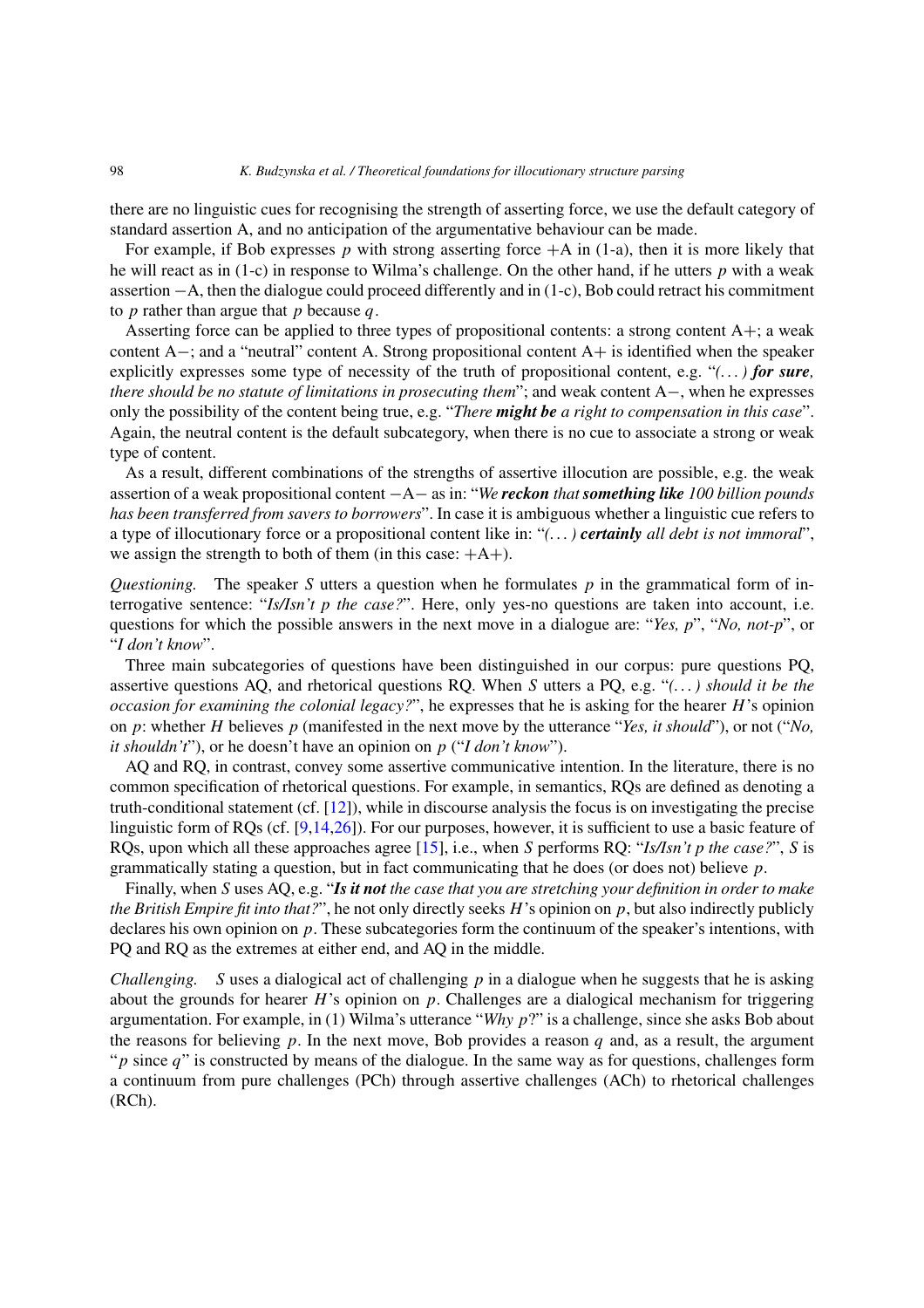*Conceding.* A concession, Cn, of *p* is used to convey agreement with respect to *p*, e.g., "*I understand your point and of course there are living victims*". Concessions are like assertions, but place weaker commitments on the speaker, and as a result, in many types of dialogues *S* might not be obliged to defend his concession as a response to the opponent's challenge (i.e. does not have a burden of proof [\[33](#page-17-3)]). The situation for disagreement is not symmetrical, i.e. when *S* disagrees with the opponent, he will perform just a simple assertion, because in disagreeing *S* clearly puts forward his standpoint and therefore he can be challenged by the respondent in the next move.

Amongst concessions we distinguish the subcategory of popular concession PCn, in which the speaker communicates some sort of general knowledge which is taken to be obvious and as such does not require to be defended (i.e. does not place a burden of proof on the speaker): "*We know Kenya was a brutal war, ...*". Popular concessions are often introduced to the discussion in order to partly agree with the opponent and with generally accepted truths, but at the same time to prepare ground for expressing disagreement in the next statement (with the contrast typically signalled with "but") and showing that the real disagreement in the discussion lies elsewhere: "*we have known about these things for years, there is nothing new in this, in Kenya and the problems we had in India, end of Empire is always a difficult bloody thing, but to pin the blame on the British for this is simply absurd, it's not true*".

*Affirming and disaffirming.* The illocutionary structures that do not have explicit propositional content and are performed as a reaction to the opponent's question are called affirmations Af (for a positive reaction, e.g. "*Yes*", "*Indeed*", "*Most definitely*") and disaffirmations Df (for a negative reaction, e.g. "*No*", "*I'm not saying that*", "*Actually, that's not correct*").

Observe that when the broader dialogical context is not known and an assertion is examined in isolation, such as e.g. "*these crimes were committed*", it is impossible to know what other dialogical act may be being made, e.g. whether it constitutes disagreement with what the opponent previously stated, or argumentation supporting some previously claimed opinion. Similarly, when an affirmation is put forward, such as e.g. "*Oh yes, of course*", it is neither possible to know what other act may be being performed, nor even what propositional content is being referred to when a speaker says, "*yes*".

# *3.2. A corpus for illocutionary structures*

The corpus describes the genre of the moral debate and comprises of three episodes of the *Moral Maze* BBC Radio 4 programme in 2012 in which the total number of 12 speakers participated. The episodes have been transcribed to support IAT annotations: the transcripts presented punctuation but no prosodic marks. In *Moral Maze*, participants discuss moral aspects of important social and political issues in Great Britain. The programme is chaired by Michael Buerk who leads the discussion between four panellists i.e. public personalities with a background in social activism (writers, journalists, lecturers, public commentators etc.), and (usually) four witnesses who are invited because of their expertise on a given topic. These well-structured debates present some very long sentences, several types of statements, discourse regulators and other forms of dialogue management. The language used by participants contains much explicit signalling and speakers' positions are made clear in terms of e.g. beliefs, strength of position or of assumptions [\[3](#page-16-24)]. The annotation task is still in progress aiming to have analysed all episodes from the year 2012[.4](#page-8-0)

<span id="page-8-0"></span><sup>&</sup>lt;sup>4</sup>The current version of MM2012 corpus annotated using the OVA+ software tool [\(ova.arg-tech.org](http://ova.arg-tech.org) [\[13\]](#page-16-25)) can be found at [corpora.aifdb.org/mm2012.](http://corpora.aifdb.org/mm2012)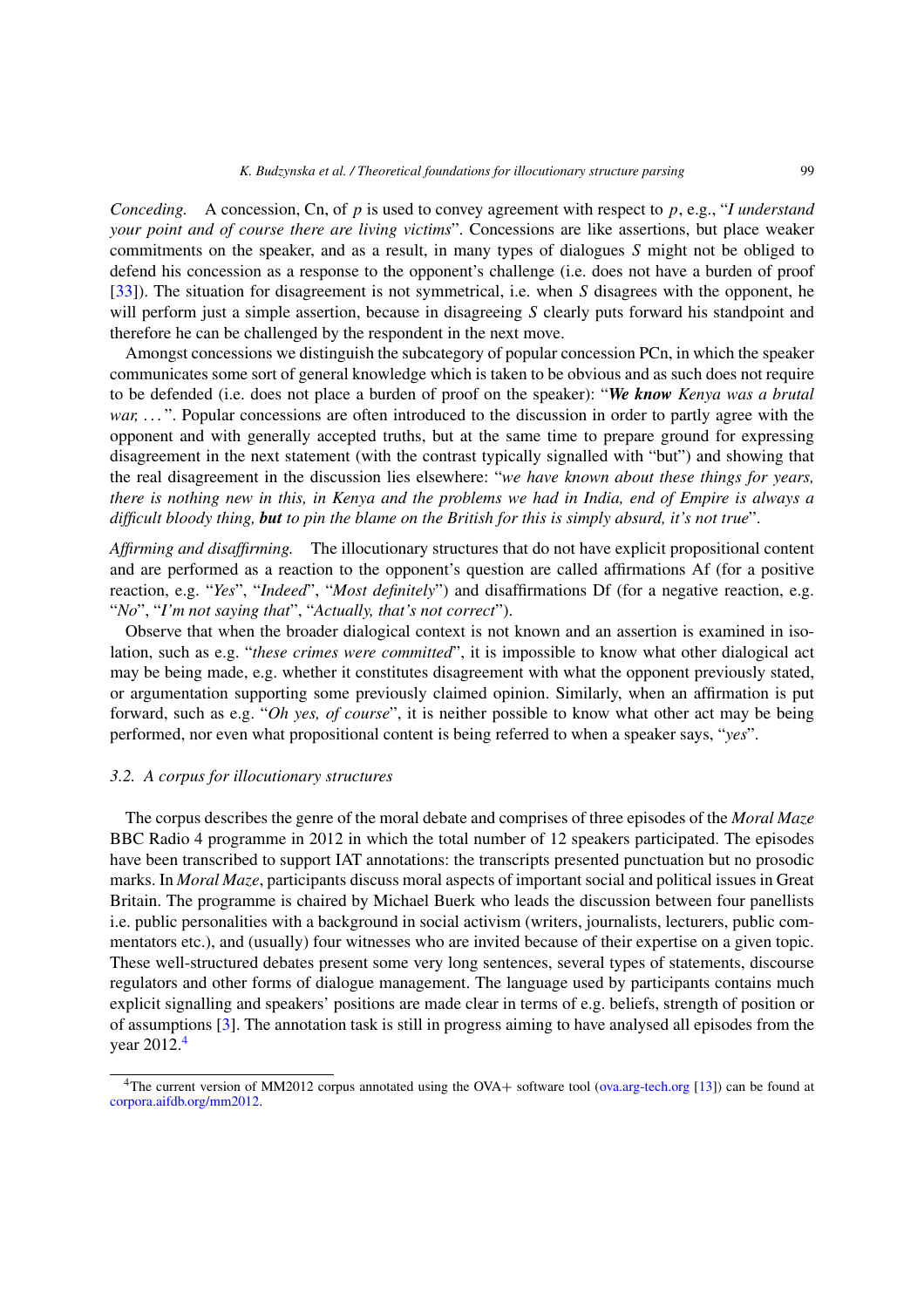|--|--|

<span id="page-9-1"></span>Summary of the language resources for the method of illocutionary structure parsing in the corpus of the *Moral Maze* programme

| Corpus      | Words  | Turns | Labels |
|-------------|--------|-------|--------|
| Development | 15,200 | 169   | 342    |
| Test        | 9.000  | 101   | 179    |
| Total       | 24,200 | 270   | 521    |

| I<br>٧<br>× |  |
|-------------|--|
|-------------|--|

<span id="page-9-2"></span>The number of occurrences of categories (labels) annotated in the corpus of the *Moral Maze* programme

| Category             | #          | Sub-category | #   |
|----------------------|------------|--------------|-----|
| Asserting            | 317(61%)   | A            | 280 |
|                      |            | $+A$         | 9   |
|                      |            | $-A$         | 8   |
|                      |            | $A+$         | 14  |
|                      |            | $A -$        | 6   |
| Questioning          | 124 (24%)  | PQ           | 36  |
|                      |            | AQ           | 52  |
|                      |            | RQ           | 36  |
| Challenging          | 7(1%)      | PCh          | 5   |
|                      |            | ACh          | 2   |
| Conceding            | 9(2%)      | Cn           | 1   |
|                      |            | PCn          | 8   |
| (Dis-)affirming      | 37(7%)     | Af           | 27  |
|                      |            | Df           | 10  |
| Discourse regulators | 27(5%)     |              |     |
| Total                | 521 (100%) |              |     |

The global characteristics for our corpus are described in Table [1.](#page-9-1) The corpus was divided in two subcorpora: development and test. Analysing texts according to IAT is particularly time-consuming task because of the large variety of schemes and categories, hence the relatively small size of our corpus. It remains, however, the largest publicly available corpus of analysed dialogical argumentation currently available.

Table [2](#page-9-2) shows the distribution of the different illocutionary structures which were manually annotated. It demonstrates the prominence of pure assertions (noted as A) over the other types: 124 questions have been identified as opposed to 317 assertions, which is relatively well balanced. Discourse regulators, meant to manage the overall discussion, occur on average every 15 assertion or question discourse units, which shows the vitality of the discussions and the diversity of the sub-topics addressed. These figures are also useful to manage priority identification in the implementation.

#### <span id="page-9-0"></span>*3.3. Illocutionary structure, arguments and dialogical context*

Using the taxonomy described in Section [3.1,](#page-6-1) together with the IAT framework described in Section [2.1,](#page-1-1) we are now able to adequately represent the dialogical context of arguments in example (2).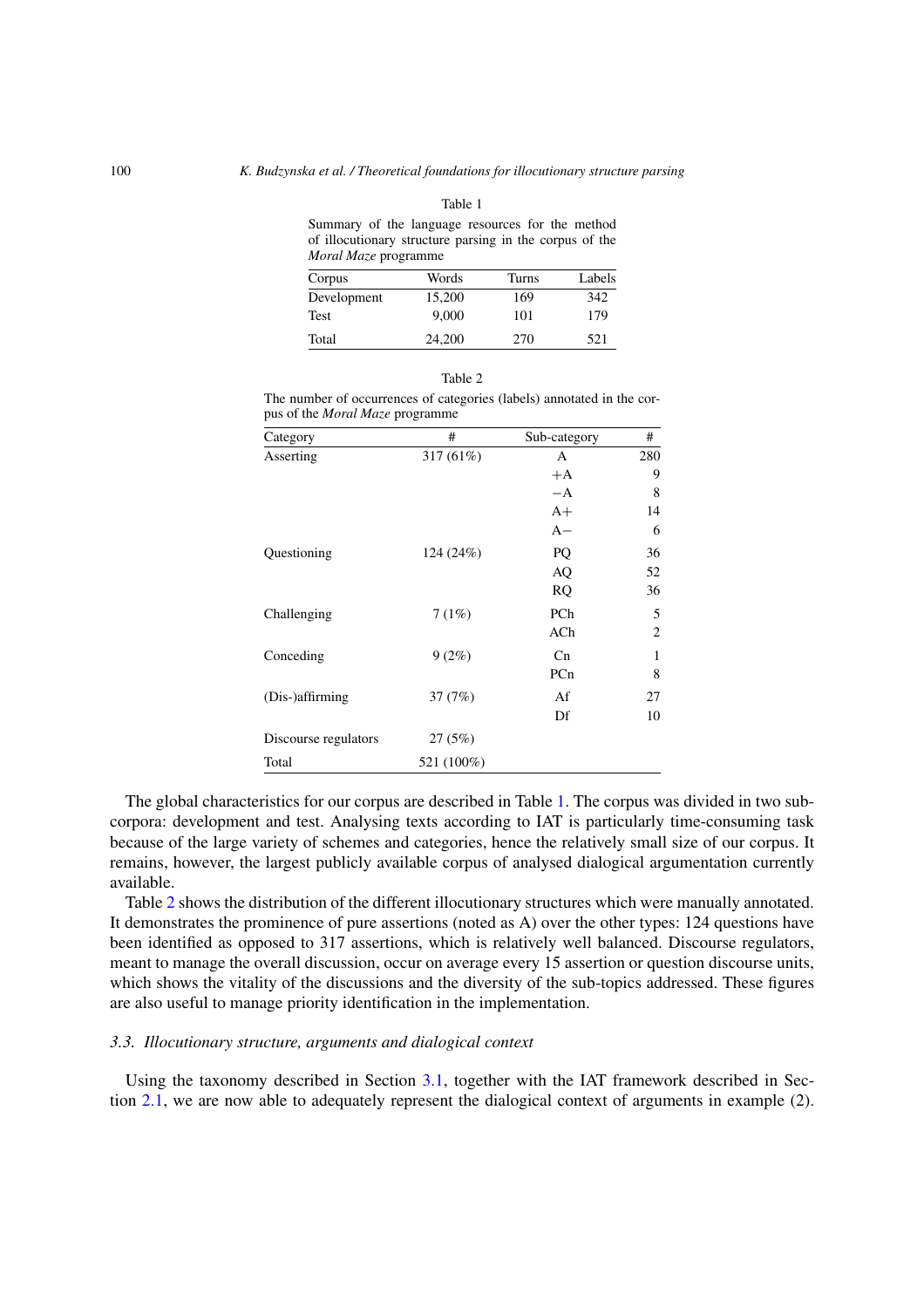

<span id="page-10-0"></span>Fig. 2. Asserting, rhetorical questioning and assertive questioning as the dialogical context for argument structures in example (2).

The utterance (2-a) is an assertion (see *asserting instance* #*1* in Fig. [2\)](#page-10-0), in which James publicly declares his belief that the uncivilised behaviour of the Empire was a ghastly aberration. The first utterance in (2-b) is RQ (see *rhetorical questioning instance* #*1*), and as a result, we recognise that in saying "*Or was it in fact typical*?" Longley is not searching for James' response, but is instead declaring his own belief that uncivilised behaviour was typical for the Empire.<sup>[5](#page-10-1)</sup> The second utterance in (2-b) is AQ (*assertive questioning instance* #*1*), in that Longley is not only asking James whether he thinks that an uncivilised behaviour was the product of a policy, but also declares that he believes so himself.

We can thus extract the contents of RQ and AQ, which allow us to identify a relation between them that constitutes an inference (*inference instance* #*1*) with the illocution of arguing (*arguing instance* #*1*) and thence to recognise the remaining components such as, e.g., the fact that Longley's argument is a dialogical response in which he communicates his disagreement (*disagreeing instance* #*1*) and constructs a conflict (*conflict instance* #*1*) between the conclusion of his argumentation and the content of proponent's utterance (2-a).

Inference Anchoring Theory is not a simple composition of a unit-based approach and a relation-based approach. It provides a framework of constraints on how particular unit types (unitary illocutionary structures) constrain the available relation types (relational illocutionary structures). As a result, IAT delivers a rich set of features for recognising arguments as dialogical sequences of, for example, assertion and rhetorical questioning, or rhetorical questioning and assertive questioning. The connections between unitary illocutionary structures and relational structures can be then operationalised in standard statistical machine learning techniques.

<span id="page-10-1"></span><sup>5</sup>Observe that an alternative interpretation is also possible, viz. that this utterance is an assertive question.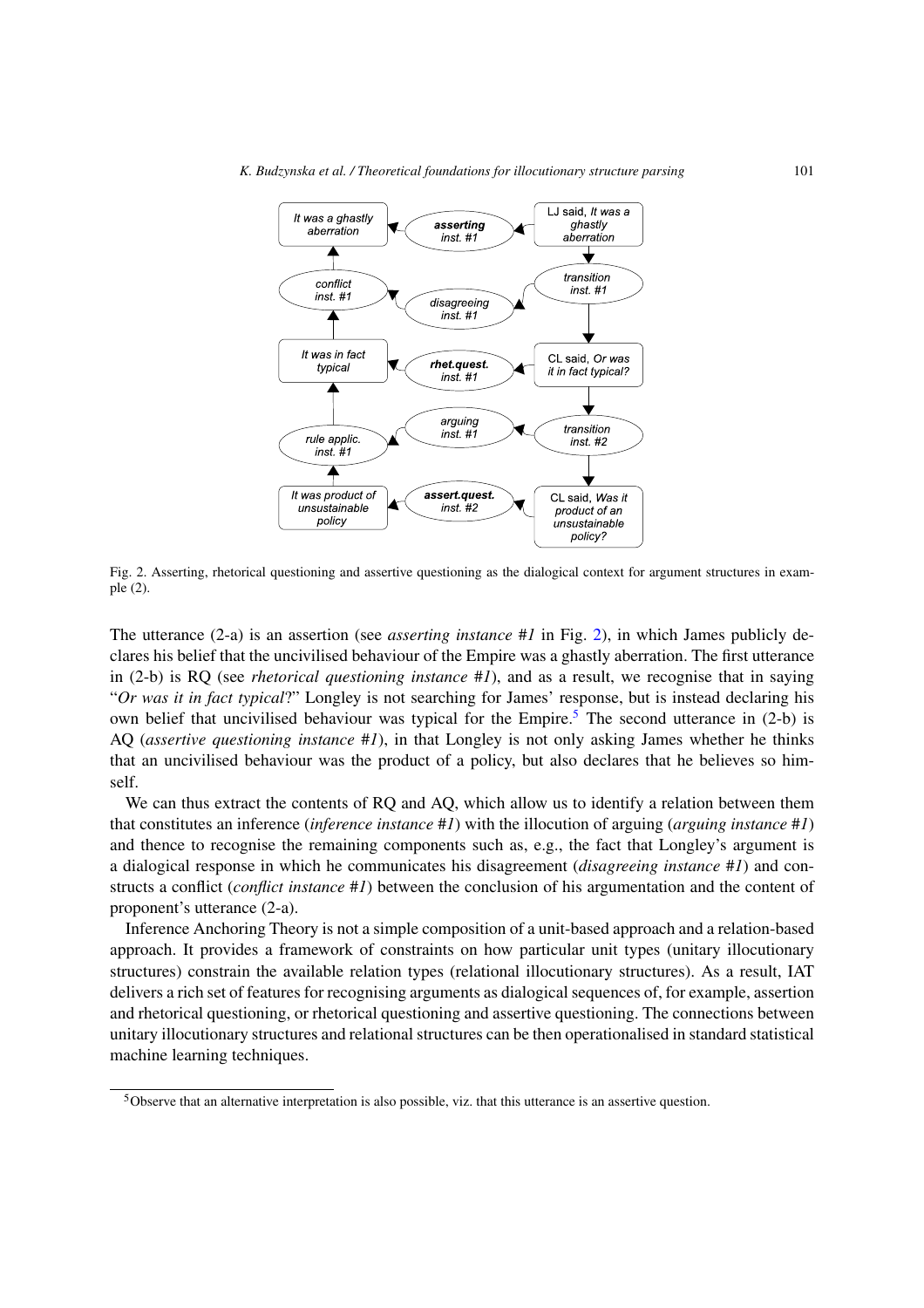## **4. Linguistic model and implementation**

The next sections briefly describe the linguistic modelling and the implementation of some of the foundational aspects of illocutionary force analysis presented above. We will show how (1) a dialogue can be decomposed into meaningful dialogue text units using a dedicated grammar than can identify and delimit such units and (2) how an illocutionary force can be assigned to each of these units, following the definitions given in Section [3.1.](#page-6-1) The analysis has been realized from a development corpus and tested on a different corpus of the same origin.

# *4.1. A grammar for text unit identification*

Given a dialogue transcript, the first task is, for each dialogue turn, to identify the basic dialogue units (also called argumentative segments). These basic units are the minimal units, in terms of contents, which are autonomous and can be connected to other units via various types of dialogue relations. Our analysis posits that in a coherent argumentative text, these units are all linked to each other, and form a graph, as shown in Figs.  $1-2$  $1-2$ . No unit is left pending: all units are connected to others. The structure is however not as hierarchical as discourse analysis in general, and there is no a priori notion of nuclearity.

For that purpose, we developed an elementary discourse unit (EDU) [\[27\]](#page-16-26) analysis dedicated to dialogical situations. These specific EDUs turn out to have specific forms and linguistic marks proper to argumentative dialogue compared to those defined for discourse analysis in general. According to the observations made on our corpus, in most situations, units can be identified on the basis of discourse marks typical of dialogue, e.g. marks related to challenge, position or belief statements, or an aggregation of such marks, e.g. when there is an intention of persuasion. Marks are developed below. Since our corpus was rather small at that time, and due to the well-known linguistic sparsity of some constructions, besides corpus analysis, we added closely related terms, such as quasi synonyms. At the time of publication, the corpus has grown to a much larger size, making EDUs analysis much more reliable.

A number of psycholinguistic investigations summarized in [\[11](#page-16-27)] show that marks are used by human subjects both as cohesive links between adjacent clauses and as connectors between larger textual units. An important result is that discourse markers are used consistently with the semantics and pragmatics of the textual units they connect and they are relatively frequent and unambiguous. The semantics and pragmatics of a number of connectors are investigated in e.g. [\[34](#page-17-4)].

A grammar that allows for the identification and the delimitation of these text units can be elaborated on the basis of these marks and punctuation. The main categories of marks used to identify text units include:

- verbs, which promote controversies, beliefs, position statement and argumentation. The following classes are the most prominent: propositional attitude verbs (*think*, *believe*, *agree*, *deny*), epistemic verbs (*know*, *understand*), communication and report verbs (*claim*, *hold*) and psychological verbs (*dream*, *worry*, *be intrigued*); we also noted a few metaphorical uses (*it tends to*);
- modal expressions specific to interaction (*could be*, *may mean*);
- opinion expression adverbials and related expressions (*definitely*, *surely*, *obviously*) found in assertive statements;
- specific interrogative forms, rhetorical questions, or marks suggesting challenges (*where does* + *pronoun*, *isn't* + *demonstrative*, *why should*).

<span id="page-11-0"></span>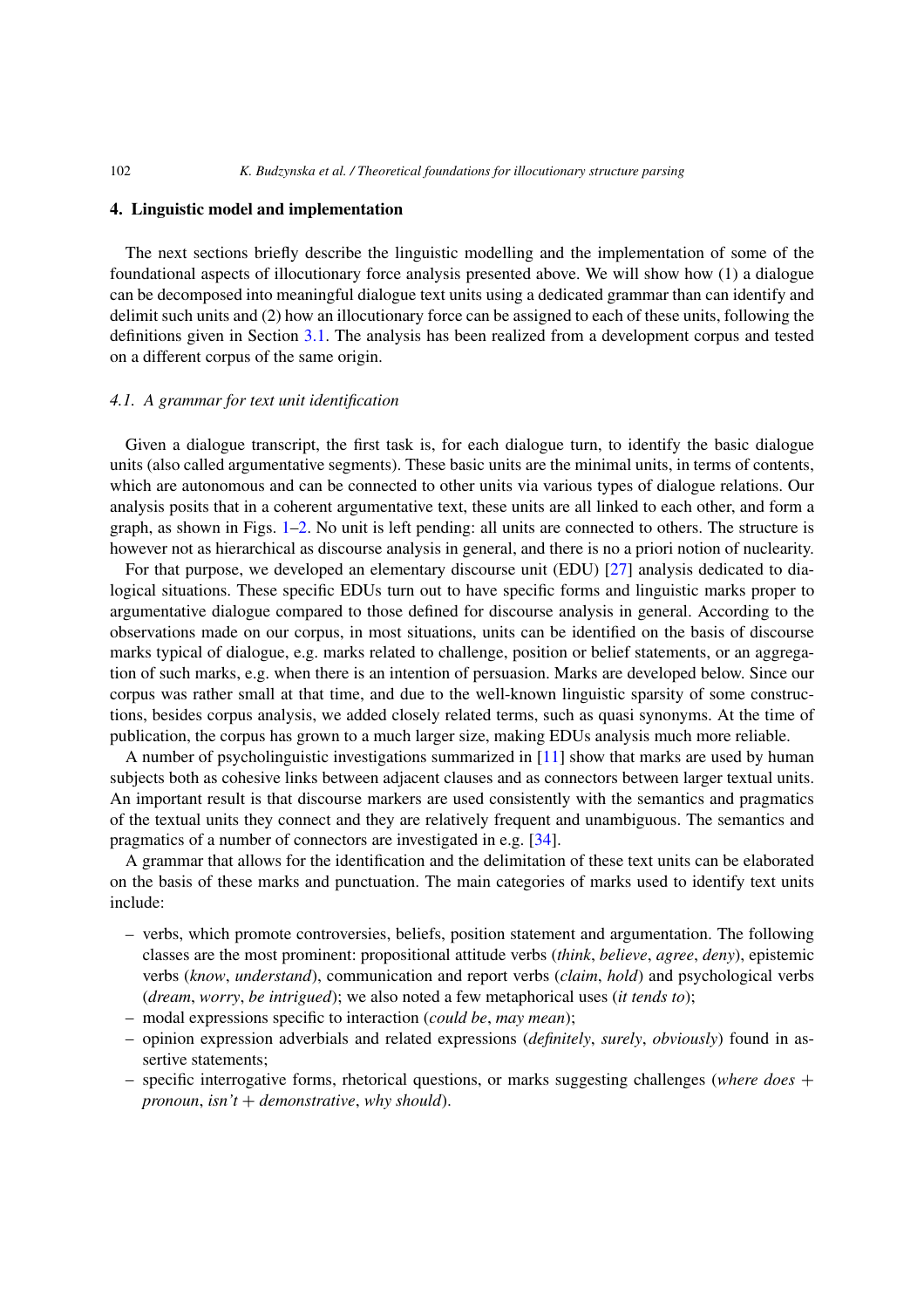Unit delimiters include the above verb and modal categories when they are in an initial position of a proposition (e.g. *I think*, *it seems to*, *where does*), connectors (*but*, *because*), conditional and goal expressions and punctuation (essentially commas, question marks and dots).

To handle these marks and their associated linguistic elements (e.g. subjects, pronouns, negation, modals, etc.), potential synonyms, and morphological variations, we developed 'local' grammars dealing with e.g. propositional attitude expressions, position statements, psychological expressions, questions, etc. in their linguistic diversity. A total of 52 rules have been developed for that purpose. These rules implement what we call **g-marks** (grammaticalized marks), e.g. informally:

g-mark(Type) -> pronoun, opt(negation), verb(Type),

where the negation is optional. Type is the category of the verb, e.g. prop-attitude.

Rules of the same type have been developed for modals, opinion expression of question formulation, such as, with the same notations:

g-mark(Type) -> pronoun, opt(Adverb), verb(Type),

where Adverb is one of the terms called 'opinion expression adverbial'.

```
g-mark(Type) -> pronoun, modal(+negation), verb(Type).
g-mark(Type) ->
interrogative, opt(modal), verb(Type,+infinitive).
```
These rules were designed manually and emerged from corpus observations, leading to the above categorizations, and to generalizations (e.g. including all the relevant propositional attitude verbs in the lexicon even if only a few have been observed) in order to have an adequate linguistic coverage.

These local grammars are then integrated into larger grammatical forms which both identify and delimit the text units. The general form of these latter rules follows the Dislog syntax, which is roughly as follows:

```
unit identifier ->
unit_delimiter, gap, (g-mark, gap) *, unit delimiter,
```
where  $(q - mark, qap) *$  indicates a sequence of one or more g-marks, a g-mark being a call to a grammaticalized mark.

The symbol "gap" indicates a finite set of words which are of no present interest which can be skipped. For example, in: "*Well, isn't that a source of injustice?*", the first unit delimiter is the beginning if the sentence, the g-mark is isn't that and the second unit delimiter is the question mark. The two gaps are respectively: well, and a source of injustice. In a number of cases where the unit delimiter is at the beginning of the unit, the gap is empty.

The grammar is implemented using the <TextCoop> platform and the Dislog language [\[25\]](#page-16-28), specifically designed for discourse processing. Dislog extends and generalizes the expressive power of regular expressions in several ways, most notably via the introduction of typed feature structures, controls over skipped structures (gaps) and its ability to include reasoning schemas, e.g. to resolve ambiguities or to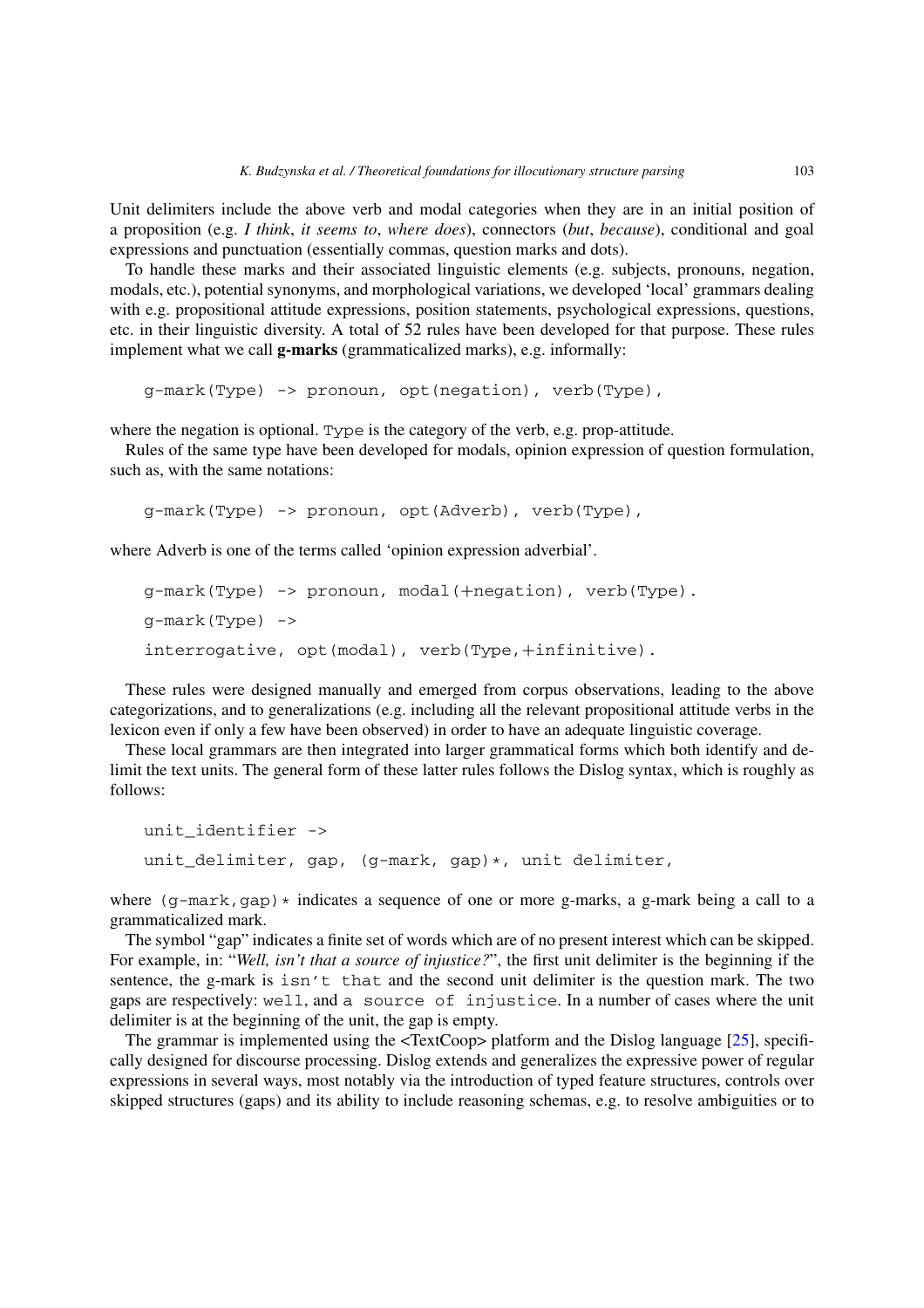# 104 *K. Budzynska et al. / Theoretical foundations for illocutionary structure parsing*

compute a result. In general, the result of an analysis is an XML tagged text; it can also be a dependency structure.

We have conducted an indicative evaluation (to identify improvement directions) on the previously manually annotated test text where 179 text unit occurrences have been identified. This is a small scale test but it turns out to be sufficient for a first analysis. Out of this set of 179 units, our system:

- correctly annotated 153 units (85%) (identification and delimitation);
- correctly identified 13 units (7%) but with incorrect delimitation (a unit is split into several or viceversa, or unit is larger or shorter than what was manually annotated);
- identified 7 units (4%) which are not directly dialogical text units;
- failed to identify 6 units (4%) because of a lack of linguistic data, including the quasi-synonyms we added.

These results are good, given the small corpus used for linguistic analysis. One reason is probably that the discussions investigated in our corpora are of a really good English, where speakers make sure they can be understood by their listeners (similarly to technical discourse). The discussion is essentially 'rational', forms of irony, dramatization or trickery are quite unusual. Another reason is that an adequate organization of an argumentative dialogue requires that statements, questions, challenges, etc. are made as clear as possible so that the argumentation is clear to the audience, and can lead to a conclusion, or a set of weighted conclusions. Nevertheless, the results are very encouraging and lay out a promising platform for further research.

# *4.2. Illocutionary structure identification*

The next step is to identify the illocutionary structures (depending on the type of an illocutionary force) presented in Section [3.1](#page-6-1) for each text unit. A coherent dialogue requires that each text unit is assigned a type. Unlike at the previous step, it is not possible, however, to identify all illocutionary force types solely on the basis of linguistic marks. In some cases the illocutionary force cannot be assigned to a unit in isolation: it is necessary to take into account e.g. the illocutionary forces assigned to adjacent units, the position of the unit in the dialogue turn (starting, ending) and the role of the speaker in the debate (e.g. moderator).

Linguistic marks alone do, however, provide substantial information about illocutionary structure, and, in this preliminary analysis, we present the main results obtained on that basis. Our observations show that the linguistic criteria used to identify illocutionary forces are within each text unit, without any reference to other text units. Linguistic forms and aggregation of simple forms used to identify the types of dialogical acts are different from those used for text unit delimitation. These linguistic forms have been identified from our corpus, and then expanded to similar terms and represented as above for text units by means of g-marks. The technique and the current limitations (relatively small corpus) are the same as for the previous step. However, with the current development of a much larger and stable corpus, these results will most probably largely evolve and be improved.

A significant number of linguistic forms we have identified are very general and are shared by several illocutionary forces. Our strategy is not to have default illocutionary force assignment, but to explicitly represent the ambiguity, which may be resolved later by other means. For that purpose, we introduce polymorphic types that represent the ambiguity (or underspecification). For example, AQ–RQ is the polymorphic type assigned to a text unit which can be one of the two types AQ or RQ, when it was not possible to make a decision between these two types. Of interest is the study of the overlap situations,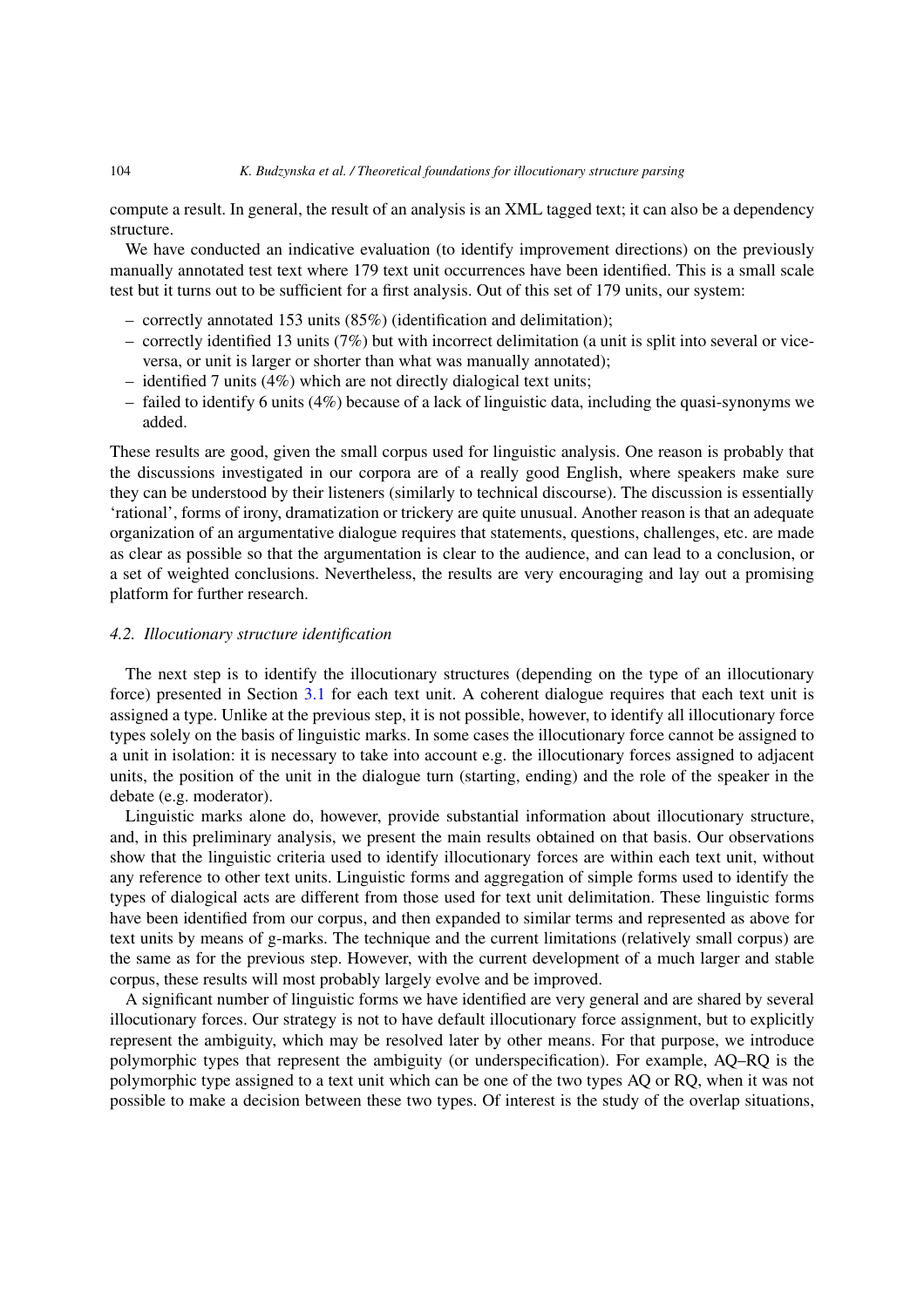so that the pragmatic factors at stake can be better identified. Polymorphic types concern questions or assertions separately, since these two main categories can be relatively well identified via punctuation.

Linguistic forms are quite diverse (42 forms have been identified), with a large number of morphological variants. 12 types, simple or polymorphic, have been defined for questions, with an average of about 35 forms with morphological variants for each. Forms which are common to two or more basic types are then associated with the polymorphic types. These forms are implemented in the Dislog language, using g-marks as symbols in the rules.

From our analysis, it turns out that about 63% of the linguistic marks are typical of a unique illocutionary force, therefore proper to specific types. We have, for example the following types of marks (implemented in g-marks):

- RQ: conditional questioning (*why should*, *should we*), and indirect forms based on negation (*aren't*, *isn't*);
- AQ: important use of the past (*was it*, *were we*), and forms using would (*would you*, *would that*);
- AC: *why* followed by the auxiliary *to be*;
- PCh: *why* followed by *do* or *would*;
- Polymorphic types such as PCh–RQ include forms which are ambiguous, in particular why  $+$  $(do)$  + demonstrative;
- RQ–PQ includes forms in should + demonstrative or personal pronoun.

To identify illocutionary forces we have then written 18 rules in Dislog that implement the g-mark recognition and illocutionary force assignment.

Considering our corpus of three manually annotated texts, we have the following distributions for polymorphic types:

- PQ–AQ: 13%,
- AQ–RQ: 10%,
- PQ–AQ: 6%,
- RQ–PCh: 4%,
- RQ–ACh: 4%,
- and 3% for the remainder.

This means that about 62% of the text units are a priori unambiguous w.r.t. their illocutionary force, which is a rather low proportion. It is thus crucial to identify additional factors (pragmatic, typographic) that contribute to resolve the ambiguities.

To carry out a simple indicative evaluation, let us consider the 153 text units that were correctly identified, as indicated in the previous section, we obtain the results given in Table [3.](#page-14-0) In the first case, the assignment is made for the basic type of illocutionary forces, so there is no ambiguity. In the second case, it is important to note that 65% of the polymorphic types is the combination of different strengths of assertions where the distinction, even for humans, is difficult to make. The erroneous assignment can still be improved by some typographic and linguistic adjustments. These results – of 78% accuracy with

<span id="page-14-0"></span>

| Table 3<br>The results of illocutionary structure parsing |     |                                          |            |  |  |
|-----------------------------------------------------------|-----|------------------------------------------|------------|--|--|
| Correctly identified                                      | 78% | via basic types<br>via polymorphic types | 38%<br>40% |  |  |
| Incorrectly identified                                    | 22% |                                          |            |  |  |

Table 3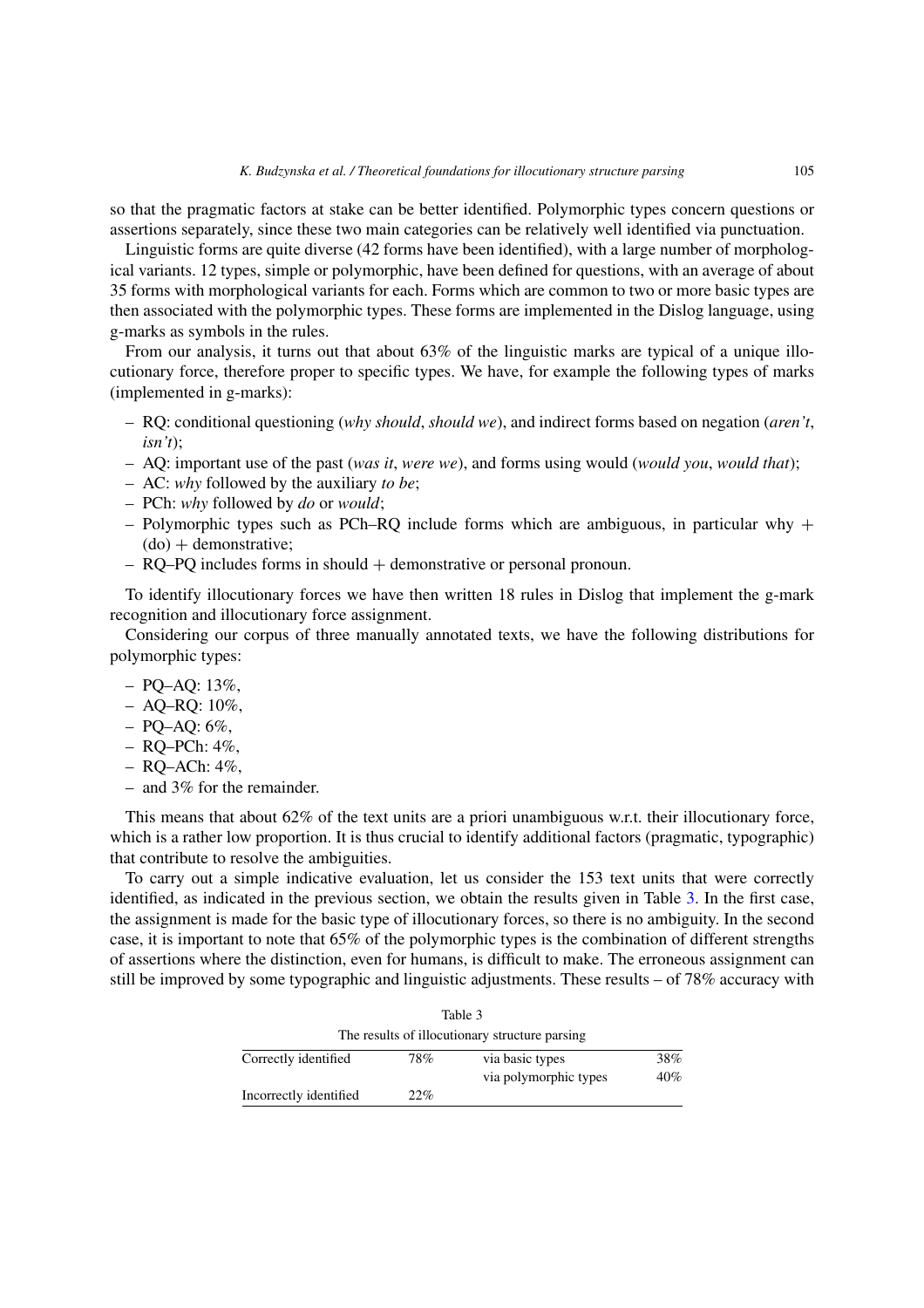polymorphic types – although still preliminary, are very encouraging considering the difficulty of the task.

The results of the parse is annotation over the original text, as shown for example (2):

```
<utterance speaker = "lj" illoc = "standard_assertion"> <textunit
nb = "215"> it was a ghastly aberration </textunit> </utterance>.
 \tau <utterance speaker = "cl" illoc = "RO"> <textunit nb = "216"> or
was it in fact typical? </textunit> </utterance>.
 <utterance speaker = "cl" illoc = "RQ-AQ"> <textunit nb = "217">
was it the product of a policy that was unsustainable that could
only be pursued by increasing repression? </textunit> </utterance>.
```
An internal representation, in Prolog, has been developed in parallel with this XML annotation, so that (1) these two steps can be pipelined and connected to the following ones (transition analysis in particular) and (2)  $OVA +$  diagrams can be generated.

# **5. Conclusions**

Building upon the general framework of Inference Anchoring Theory, the paper proposes a simple taxonomy of unitary illocutionary structures that accompany argumentation in dialogical contexts in the corpus from the *Moral Maze* programme, and reports preliminary results for recognition of those illocutionary structures in raw, spoken-language transcripts. These results are encouraging and bring the automatic identification of dialogic argument structure in discourse such as the real-world, complex example (2) one step closer, with the parse above representing a crucial milestone.

This is a first experiment in illocutionary structure parsing that needs to be further extended to other texts of the same type (agreement-seeking dialogues on controversial issues), so that the linguistic model can be enhanced. Results so far are relatively good, though more deteriorated forms of dialogues will also be considered, where irony and emphasis may present additional challenges.

Then, we will need to develop the two further steps to handle the remaining two types of information shown in Figs. [1–](#page-2-0)[2,](#page-10-0) namely the types of transitions between locutions in a given dialogue type, and the illocutionary structures that are anchored in them. In particular, we expect that besides argumentative illocutionary structures, the participants could have explanatory intentions (which will introduce further inferences), and disagreeing and undercutting intentions (which will introduce the relation of conflict between contents). In terms of transitions typical for our corpus, we expect to encounter sequences of PCh–A which will anchor argumentative illocutions and inferences, but also, e.g., sequences of AQ–Df which will anchor illocutions of disagreement and conflict. Together, these techniques can pave the way towards recognition of the structure of argumentative dialogues as a whole.

The linguistic model and the implementation proposed in this paper are exploratory: our goal was to investigate the language model, the lexical resources and the type of categorisations that could be carried out from a relatively small corpus. The results are encouraging: lexical categories typical of interaction and argumentation emerged and seem to confer a good linguistic coverage to the analysis system. The language model is so far relatively simple but with a good explanatory power, that confirms our intuitions. The evaluation is indicative, but the results suggest that the techniques we deployed are appropriate and could be extended. As the corpus annotation task continues, increasingly stable annotations should allow us to have a much more accurate analysis system, based on approximately the same technology.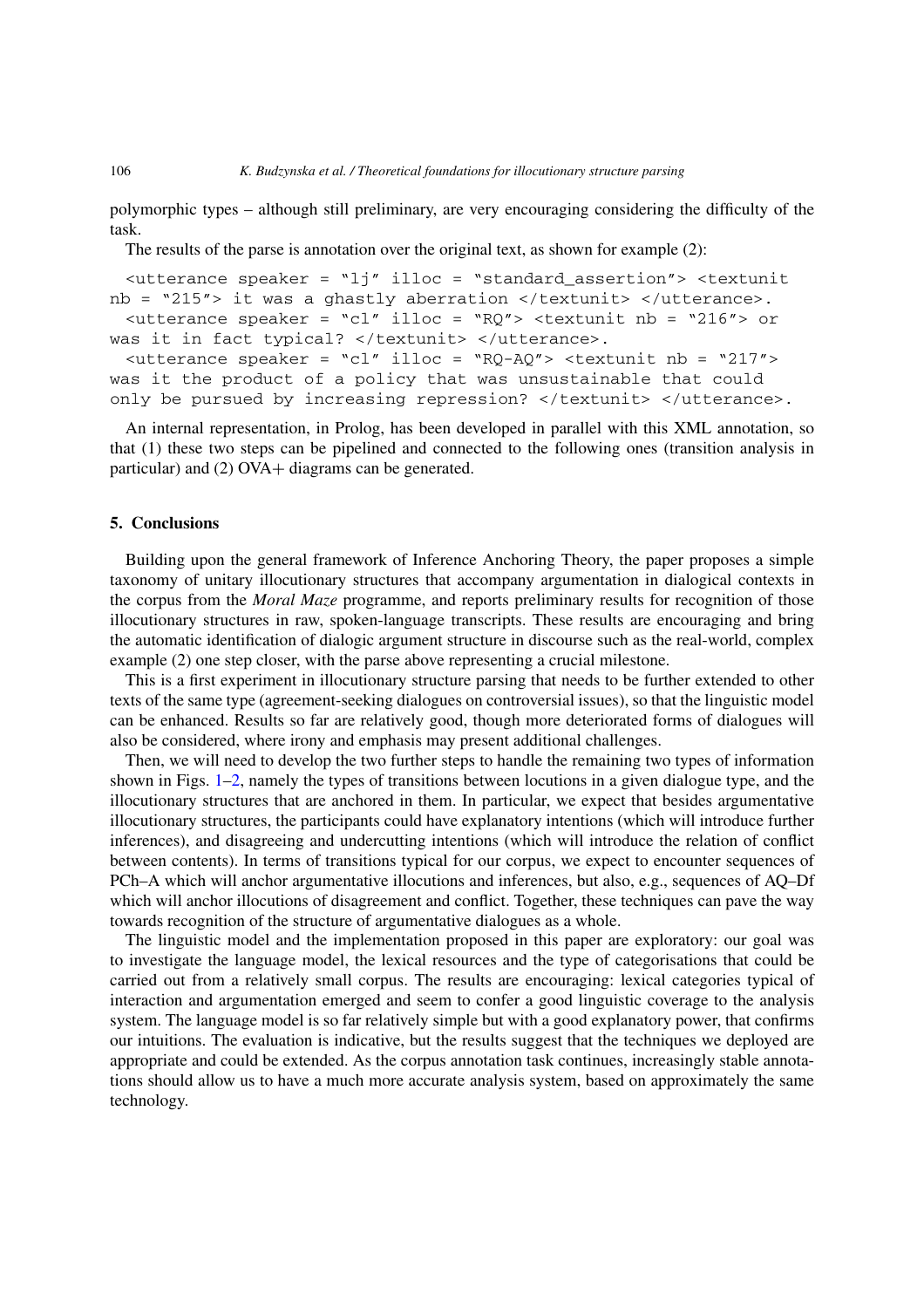#### **Acknowledgements**

The authors would like to acknowledge that the work reported in this paper has been supported in part by the Polish National Science Center under grant 2011/03/B/HS1/04559 and in part by the EPSRC under grant EP/G060347/1.

# **References**

- <span id="page-16-11"></span>[1] N. Asher and A. Lascarides, *Logics of Conversations*, Cambridge University Press, 2003.
- <span id="page-16-3"></span>[2] K. Budzynska and C. Reed, Whence inference? in: *University of Dundee Technical Report*, 2011.
- <span id="page-16-24"></span>[3] K. Budzynska, M. Janier, J. Kang, C. Reed, P. Saint Dizier, M. Stede and O. Yaskorska, Towards argument mining from dialogue, in: *Computational Models of Argument (COMMA14)*, Frontiers in Artificial Intelligence and Applications, Vol. 266, IOS Press, 2014, pp. 185–196.
- <span id="page-16-6"></span>[4] K. Budzynska, M. Janier, J. Kang, C. Reed, P. Saint-Dizier, M. Stede, O. Yaskorska and B. Konat, Automatically identifying transitions between locutions in dialogue, in: *Studies in Logic and Argumentation, Proceedings of the 1st European Conference on Argumentation (ECA 2015)*, King's College Publication, 2016.
- <span id="page-16-10"></span>[5] J. Carletta, The reliability of a dialogue structure coding scheme, *Computational Linguistics* **23**(1) (1997), 13–32.
- <span id="page-16-18"></span>[6] I. Dagan, O. Glickman and B. Magnini, The Pascal recognising textual entailment challenge, *Lecture Notes in Computer Science* **3944** (2006), 177–190. doi[:10.1007/11736790\\_9.](http://dx.doi.org/10.1007/11736790_9)
- <span id="page-16-7"></span>[7] P.M. Dung, On the acceptability of arguments and its fundamental role in nonmonotonic reasoning, logic programming and *n*-person games, *Artificial Intelligence* **77** (1995), 321–357. doi[:10.1016/0004-3702\(94\)00041-X.](http://dx.doi.org/10.1016/0004-3702(94)00041-X)
- <span id="page-16-16"></span>[8] A. Fiedler and H. Horacek, Argumentation within deductive reasoning, *International Journal of Intelligent Systems* **22**(1) (2007), 49–70. doi[:10.1002/int.20189.](http://dx.doi.org/10.1002/int.20189)
- <span id="page-16-20"></span>[9] J. Frank, You call that a rhetorical question? *Journal of Pragmatics* **14** (1990), 723–738. doi[:10.1016/0378-](http://dx.doi.org/10.1016/0378-2166(90)90003-V) [2166\(90\)90003-V.](http://dx.doi.org/10.1016/0378-2166(90)90003-V)
- <span id="page-16-17"></span>[10] J. Ginzburg, *The Semantics of Dialogue*, Cambridge University Press, 2012.
- <span id="page-16-27"></span>[11] B. Grosz and C. Sidner, Attention, intention and the structure of discourse, *Computational Linguistics* **12**(3) (1986), 175–204.
- <span id="page-16-19"></span>[12] C. Han, Interpreting interrogatives as rhetorical questions, *Lingua* **112** (2002), 112–229.
- <span id="page-16-25"></span>[13] M. Janier, J. Lawrence and C. Reed, Ova+: An argument analysis interface, in: *Computational Models of Argument (COMMA14)*, Frontiers in Artificial Intelligence and Applications, Vol. 266, IOS Press, 2014, pp. 463–464.
- <span id="page-16-21"></span>[14] I. Koshik, Wh-questions used as challenges, *Discourse Studies* **5** (2003), 51–77. doi[:10.1177/14614456030050010301.](http://dx.doi.org/10.1177/14614456030050010301)
- <span id="page-16-23"></span>[15] R. Lee-Goldman, A typology of rhetorical questions, Presented to the Syntax and Semantics Circle, UCB, 2006.
- <span id="page-16-8"></span>[16] J. Mackenzie, Four dialogue systems, *Studia Logica* **51** (1990), 567–583. doi[:10.1007/BF00370166.](http://dx.doi.org/10.1007/BF00370166)
- <span id="page-16-9"></span>[17] W.C. Mann, Dialogue macrogame theory, 2002, available at: [http://www-bcf.usc.edu/~billmann/dialogue/SIG-DMT-PF6.](http://www-bcf.usc.edu/~billmann/dialogue/SIG-DMT-PF6.htm) [htm.](http://www-bcf.usc.edu/~billmann/dialogue/SIG-DMT-PF6.htm)
- <span id="page-16-15"></span>[18] W.C. Mann and S. Thompson, Rhetorical structure theory: Toward a functional theory of text organization, *Text* **8**(3) (1988), 243–281.
- <span id="page-16-13"></span>[19] D. Marcu, The rhetorical parsing of natural language texts, in: *ACL '98*, 1997, pp. 96–103.
- <span id="page-16-14"></span>[20] D. Marcu, *The Theory and Practice of Discourse Parsing and Summarization*, MIT Press, 2000.
- <span id="page-16-4"></span>[21] M.-F. Moens, Argumentation mining: Where are we now, where do we want to be and how do we get there? in: *FIRE '13: Proceedings of the 5th 2013 Forum on Information Retrieval Evaluation*, 2013.
- <span id="page-16-0"></span>[22] J. Moeschler, Speech act theory and the analysis of conversation, in: *Essays in Speech Act Theory*, John Benjamins, 2002, pp. 239–261.
- <span id="page-16-5"></span>[23] A. Peldszus and M. Stede, From argument diagrams to argumentation mining in texts: a survey, *International Journal of Cognitive Informatics and Natural Intelligence (IJCINI)*, **7**(1) (2013), 1–31.
- <span id="page-16-12"></span>[24] C. Reed, Generating arguments in natural language, Unpublished doctoral dissertation, University College London, 1998.
- <span id="page-16-28"></span>[25] P. Saint-Dizier, Processing natural language arguments with the <textcoop> platform, *Journal of Argument and Computation* **3**(1) (2012), 49–82. doi[:10.1080/19462166.2012.663539.](http://dx.doi.org/10.1080/19462166.2012.663539)
- <span id="page-16-22"></span>[26] D. Schaffer, Can rhetorical questions function as retorts?: Is the pope catholic? *Journal of Pragmatics* **37** (2005), 433– 460.
- <span id="page-16-26"></span>[27] H. Schauer, From elementary discourse units to complex ones, in: *SIGDIAL '00*, 2006.
- <span id="page-16-1"></span>[28] J. Searle, *Speech Acts: An Essay in the Philosophy of Language*, Cambridge University Press, 1969.
- <span id="page-16-2"></span>[29] J. Searle and D. Vanderveken, *Foundations of Illocutionary Logic*, Cambridge University Press, 1985.